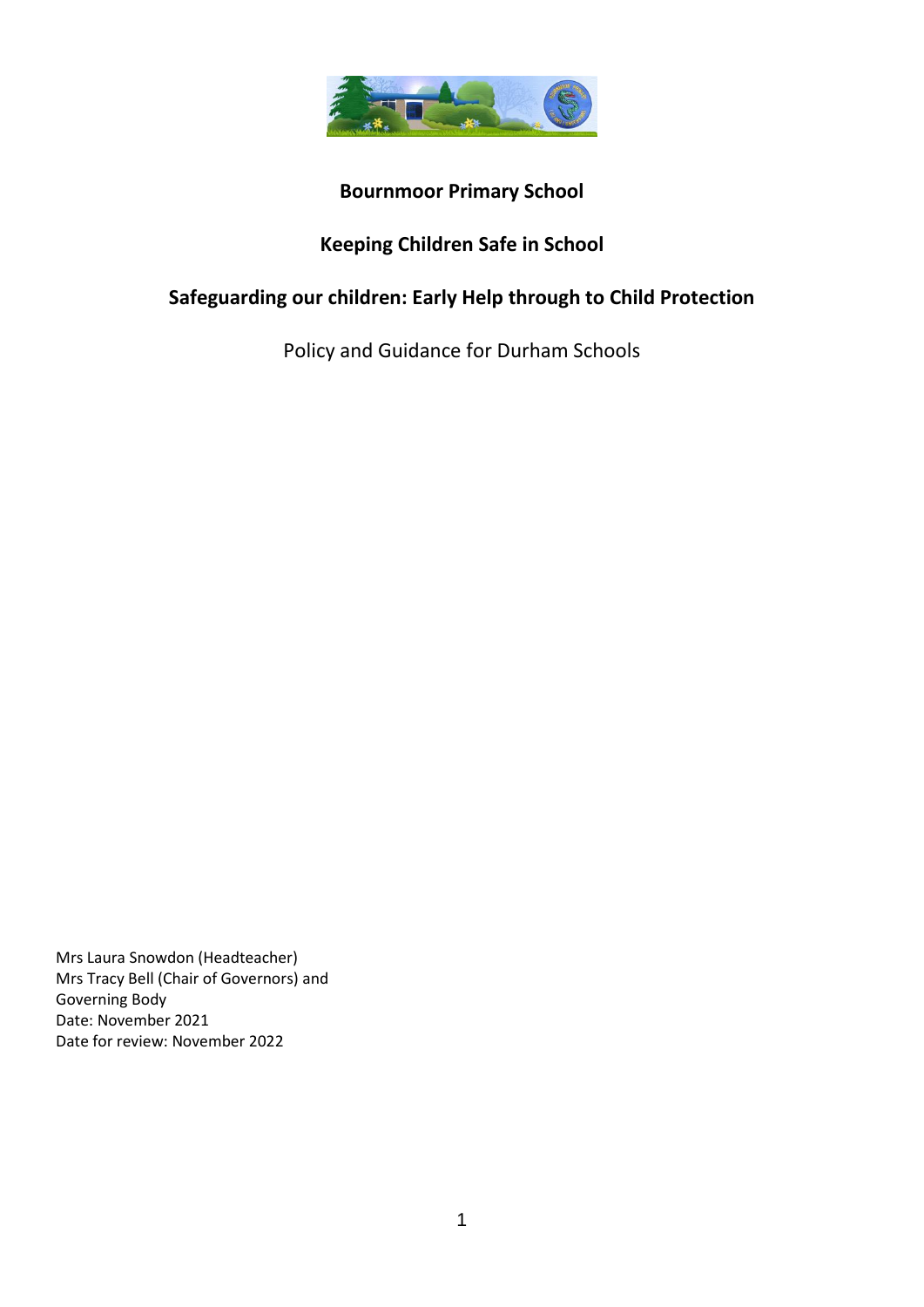#### **CONTENTS**

#### **A. PRINCIPLES OF THE POLICY**

#### **B. MAIN ELEMENTS OF THE POLICY**

**Establishing a safe environment in which children can learn and develop.**

**Ensuring we practice safe recruitment in checking the suitability of staff and volunteers to work with children.**

**Training and supporting staff to equip them to appropriately recognise, respond to and support children who are vulnerable and may need safeguarding.**

**Raising awareness of other safeguarding issues, boosting resilience and equipping children with the skills needed to keep them safe.**

**Developing and implementing procedures for identifying and reporting cases, or suspected cases, of abuse.**

- Names of designated safeguarding leads in school
- Recording concerns
- Listening to children and receiving disclosures
- Recording and response of the designated lead professional
- When to discuss concerns with the First Contact Service
- Discussions with First Contact will be followed up in writing
- Attendance at Strategy meetings if assessed as child protection concern

**Supporting pupils who have been abused in accordance with their agreed child protection plan: multiagency work**

#### **C. OVERVIEW: SAFEGUARDING**

**Definition of 'safeguarding'**

**Safeguarding within this school**

**Safeguarding throughout school life**

**Safeguarding and Child protection training for all staff/adults working in school**

## **D. CHILD PROTECTION WITHIN OVERALL SAFEGUARDING AND EARLY HELP ARRANGEMENTS FOR ALL CHILDREN/YOUNG PEOPLE IN SCHOOL**

**Life at home**

**Signs and behaviours of concern**

**Early Help; Single Assessment Procedure and Practice Guidance**

**Child in Need: more complex cases Level 3 Amber**

**Child Protection and significant harm**

**Prepare for the unexpected**

**Low Level Concerns**

# **E. MULTI-AGENCY WORK IN CHILD PROTECTION**

# **Initial Child Protection Conference: school responsibilities**

- **Attendance**
- Preparation of a report
- Chronology of significant events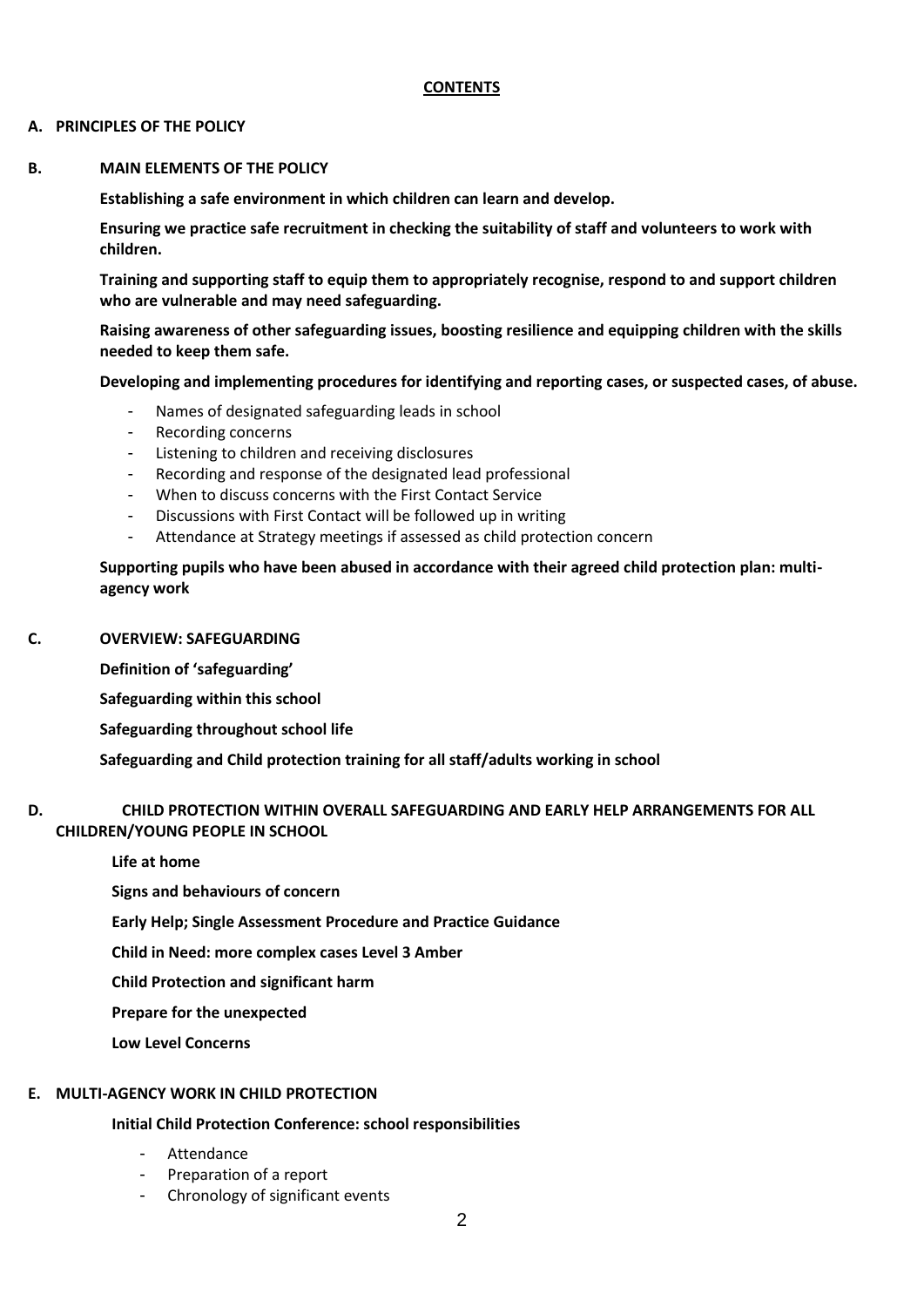- Sharing of the report

## **Membership of a Core Group**

# **Review Child Protection Conference**

## **F. INFORMATION-SHARING**

- Parents/carers
- School staff
- Children moving to another school and the transfer of records
- County guidance and protocols

## **G. ALLEGATIONS AGAINST TEACHERS AND OTHER STAFF INCLUDING THE ROLE OF GOVERNORS**

- **H. SAFE TOUCH**
- **I. PHYSICAL CONTROL AND RESTRICTIVE PHYSICAL INTERVENTION: USE OF REASONABLE FORCE Physical contact other than to control or restrain**
- **J. THE PREVENT DUTY**
- **K. CHILD EXPLOITATION**
- **L. FEMALE GENITAL MUTILATION**
- **M. ONLINE SAFETY**
- **N. PEER ON PEER ABUSE (including Child on Child Sexual Violence and Sexual Harassment)**
- **O. CHILD CRIMINAL EXPLOITATION INCLUDING COUNTY LINES**
- **P. SERIOUS VIOLENCE**
- **Q. MENTAL HEALTH**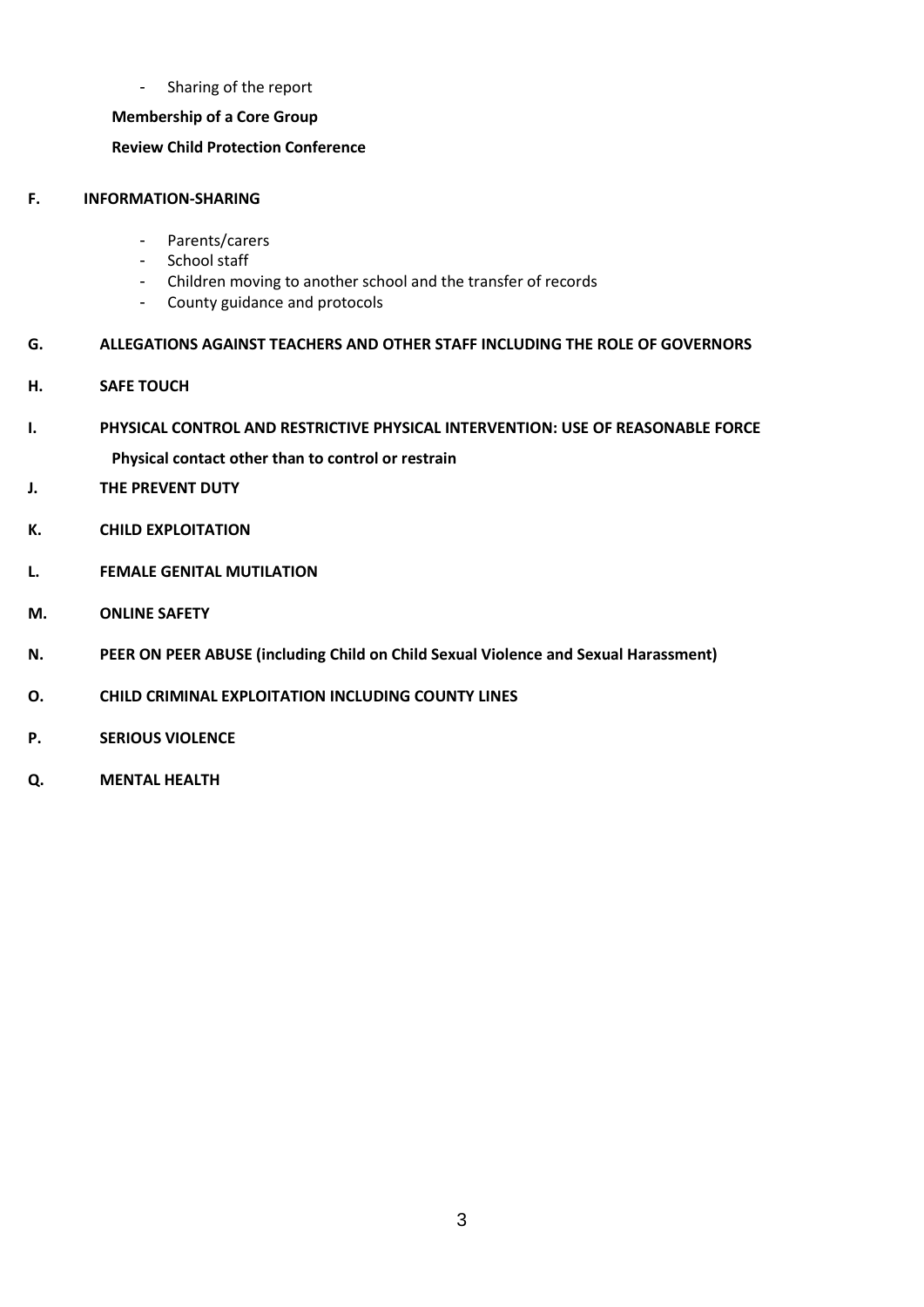## **APPENDICES**

## **Appendix 1 - Roles, Responsibilities and Entitlements**

**Appendix 2 – Indicators of Harm**

**Appendix 3 - Referral form for First Contact**

[https://doitonline.durham.gov.uk/service/Early\\_Help\\_Referral](https://doitonline.durham.gov.uk/service/Early_Help_Referral)

**Appendix 4 - Summary of multi-agency meetings**

**Appendix 5 - Information Sharing July 2018 (HM Government)**

[https://assets.publishing.service.gov.uk/government/uploads/system/uploads/attachment\\_data/file/721581/Inform](https://assets.publishing.service.gov.uk/government/uploads/system/uploads/attachment_data/file/721581/Information_sharing_advice_practitioners_safeguarding_services.pdf) ation sharing advice practitioners safeguarding services.pdf

**Appendix 6 – Sharing Nudes and Semi-Nudes: Advice for Education Settings**

[https://assets.publishing.service.gov.uk/government/uploads/system/uploads/attachment\\_data/file/1008443/UKCI](https://assets.publishing.service.gov.uk/government/uploads/system/uploads/attachment_data/file/1008443/UKCIS_sharing_nudes_and_semi_nudes_advice_for_education_settings__Web_accessible_.pdf) S sharing nudes and semi\_nudes\_advice\_for\_education\_settings\_\_Web\_accessible\_.pdf

# **Appendix 7 - Developing and implementing a low-level concerns policy: A guide for organisations which work with children**

Safeguarding Unit, Farrer & Co (Adele Eastman, Jane Foster, Owen O'Rorke and David Smellie), Marcus Erooga, Katherine Fudakowski and Hugh Davies QC July 2021 [https://www.farrer.co.uk/news-and-insights/developing-and-implementing-a-low-level-concerns-policy-a-guide-for](https://www.farrer.co.uk/news-and-insights/developing-and-implementing-a-low-level-concerns-policy-a-guide-for-organisations-which-work-with-children/)[organisations-which-work-with-children/](https://www.farrer.co.uk/news-and-insights/developing-and-implementing-a-low-level-concerns-policy-a-guide-for-organisations-which-work-with-children/)

# **Appendix 8 - Sexual Harassment and Sexual Violence**

[https://assets.publishing.service.gov.uk/government/uploads/system/uploads/attachment\\_data/file/719902/Sexual](https://assets.publishing.service.gov.uk/government/uploads/system/uploads/attachment_data/file/719902/Sexual_violence_and_sexual_harassment_between_children_in_schools_and_colleges.pdf) [\\_violence\\_and\\_sexual\\_harassment\\_between\\_children\\_in\\_schools\\_and\\_colleges.pdf](https://assets.publishing.service.gov.uk/government/uploads/system/uploads/attachment_data/file/719902/Sexual_violence_and_sexual_harassment_between_children_in_schools_and_colleges.pdf)

# **Appendix 9 – When to Call the Police – Guidance for Schools and Colleges**

[https://www.npcc.police.uk/documents/Children%20and%20Young%20people/When%20to%20call%20the%20polic](https://www.npcc.police.uk/documents/Children%20and%20Young%20people/When%20to%20call%20the%20police%20guidance%20for%20schools%20and%20colleges.pdf) [e%20guidance%20for%20schools%20and%20colleges.pdf](https://www.npcc.police.uk/documents/Children%20and%20Young%20people/When%20to%20call%20the%20police%20guidance%20for%20schools%20and%20colleges.pdf)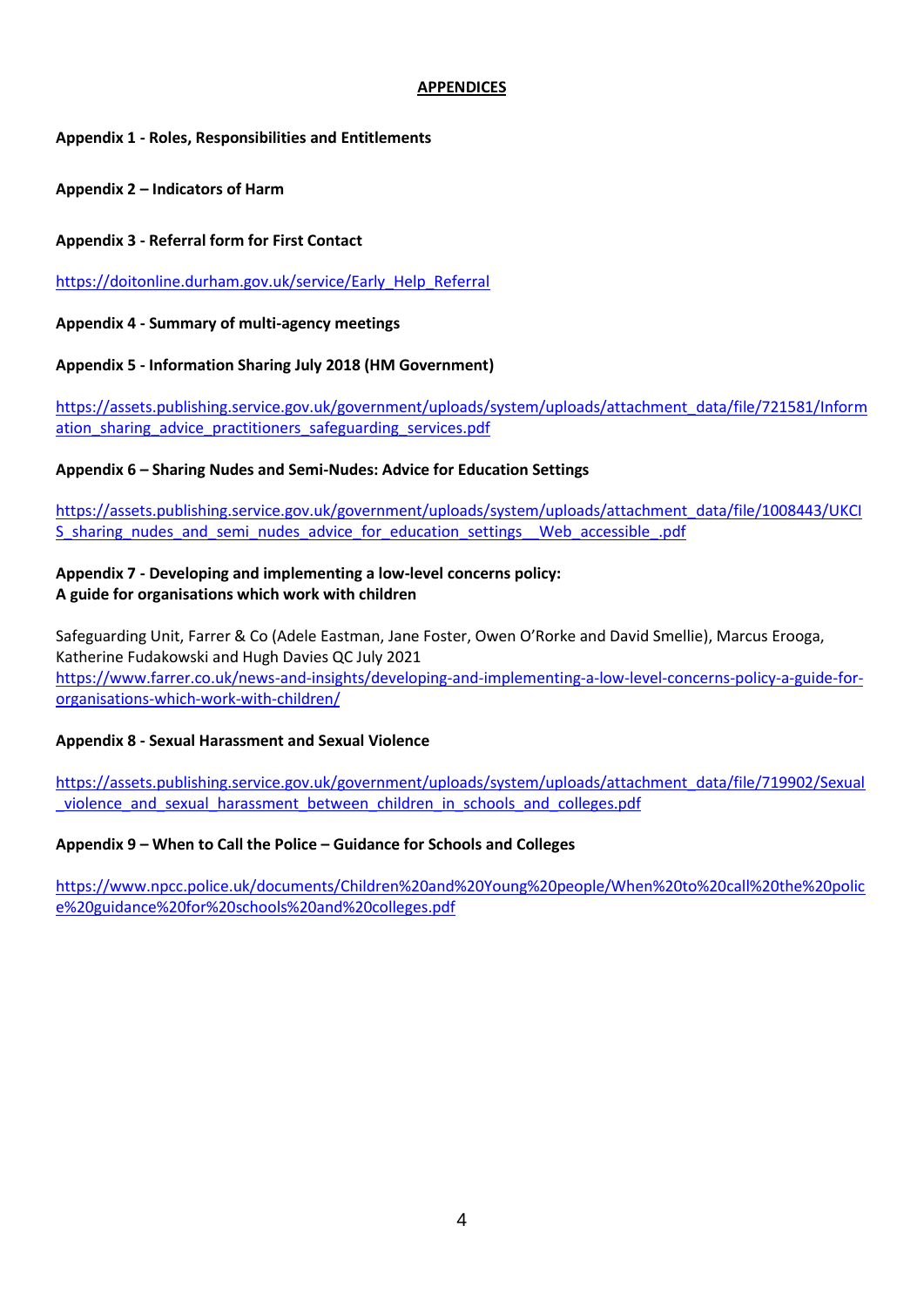## **Safeguarding and Child Protection Training Summary**

Our school complies with the advice laid down in 'Working Together to Safeguard Children' 2018 and 'Keeping Children Safe in Education' September 2021 to undertake regular training. A record of those trained may be found in our CPD list and in our Safeguarding File and certificates are kept, where appropriate, to verify the attendance of individuals. Child protection and safeguarding training form a key part of our induction processes. All staff will receive regular updates regarding child protection and safeguarding as necessary and at least annually.

Training for the designated safeguarding lead and other designated teachers in school is undertaken every 2 years. We recognise that, as a minimum, schools should ensure that the Designated Safeguarding Lead undertakes Prevent awareness training and is thus able to provide advice and support to other members of staff on protecting children from the risk of radicalisation (The Prevent duty DFE June 2015).

|                                                                              | Name                           | <b>Training</b>                                                                                        | Date                                                                                                             |
|------------------------------------------------------------------------------|--------------------------------|--------------------------------------------------------------------------------------------------------|------------------------------------------------------------------------------------------------------------------|
| Designated<br>Safeguarding Lead                                              | Mrs Laura<br>Snowdon           | <b>DSL Training</b><br>Prevent, CSE, FGM, Child Criminal Exploitation<br>(Incl County Lines)           | DSL 2/6/2020<br>FGM 19/9/2020<br>CSE 2/10/2020<br>Prevent 9/7/20<br>Exploitation<br>23/11/2020<br>LAC 12/11/2020 |
| <b>Deputy Designated</b><br>Safeguarding<br>Lead(s)                          | Mr Oliver<br>Seaton            | <b>DSL Training</b><br>Prevent, CSE, FGM, Child Criminal Exploitation<br>(Incl County Lines)           | DSL 13/9/2018<br>12/11/2020<br>FGM 20/9/2018<br>Prevent 20/9/18<br>23/11/2020                                    |
| Nominated<br><b>Governor for Child</b><br>Protection and<br>Safeguarding     | Mrs Tracy<br>Bell              | Level 1 Safeguarding Training<br>Prevent, CSE, FGM, Child Criminal Exploitation<br>(Incl County Lines) | 8/10/18<br>10/18                                                                                                 |
| Governor(s) and<br><b>Staff with Safer</b><br>Recruitment<br><b>Training</b> | Mrs Tracy<br>Bell              | Safer Recruitment                                                                                      | 23/11/2017                                                                                                       |
| <b>Whole Staff</b>                                                           | See<br>separate<br>signed list | Level 1 Safeguarding Training<br>Prevent, CSE, FGM, Child Criminal Exploitation<br>(Incl County Lines) | 6/9/2021<br>20/9/2018<br>23/11/2020                                                                              |

# **Local Authority Designated Officer (LADO):**

Sharon Lewis / Louise Brookes 03000 268835 [CYPSLADOSecure@durham.gov.uk](mailto:CYPSLADOSecure@durham.gov.uk)

# **First Contact Service: 03000 26 79 79**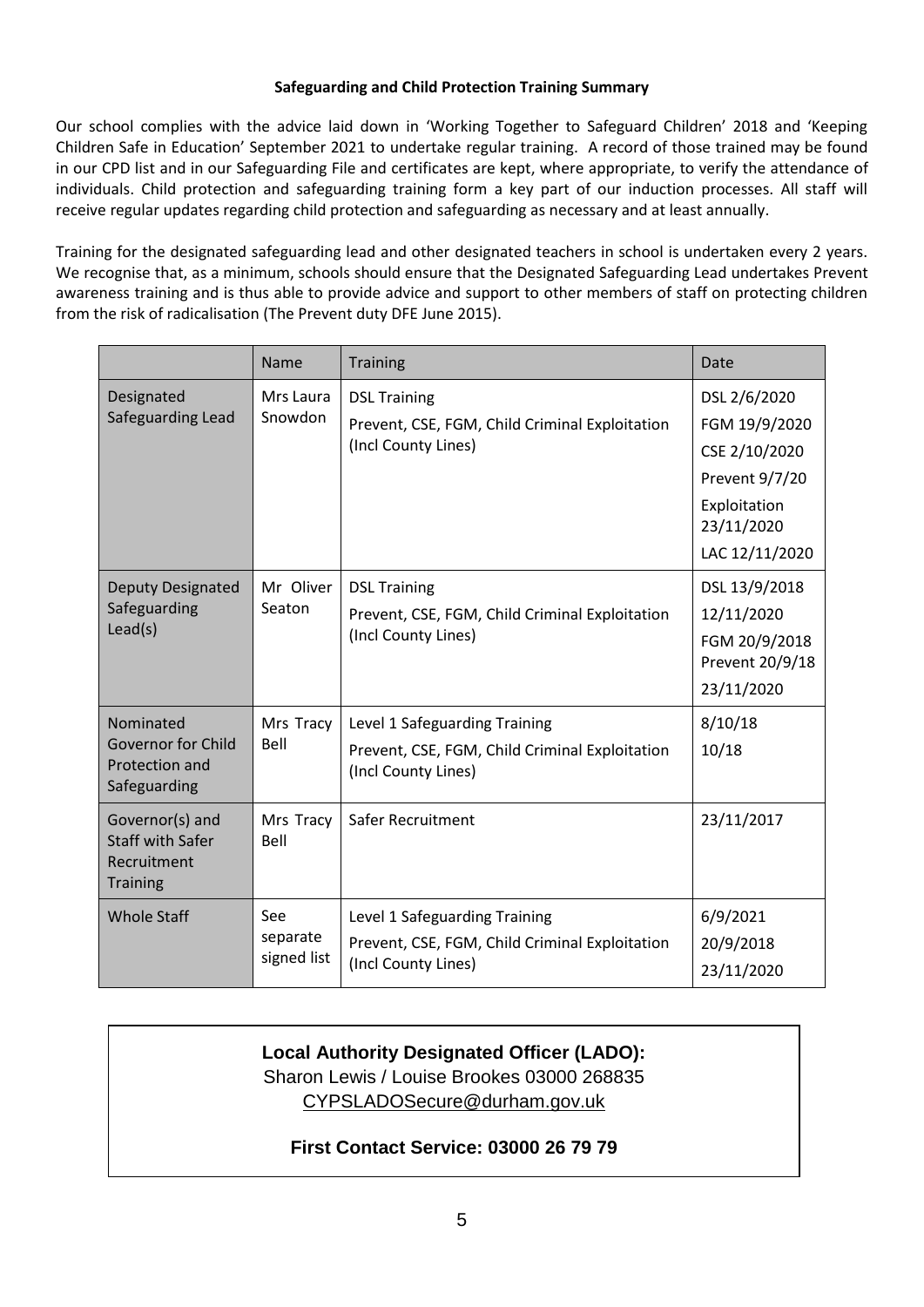| Date and   | <b>Member</b> | Name of                 | <b>Course</b>       | <b>Impact/Actions in Place</b>                     |
|------------|---------------|-------------------------|---------------------|----------------------------------------------------|
| time:      | of Staff:     | Course/CPD and          | Leader:             |                                                    |
|            |               | Venue:                  |                     |                                                    |
| 1/9/2020   | All           | <b>Child Protection</b> | Laura               | Share Durham safeguarding information on L1        |
|            | teachers      | refresher course        | Snowdon             | safeguarding for staff to spot signs and symptoms  |
|            | and TAs       | Level 1                 | (DSL)               | of abuse and actions to take.                      |
| 1/11/2020  | Oliver        | Safer                   | NSPCC on            | Safer recruitment in Education course              |
|            | Seaton        | recruitment             | line                |                                                    |
| 5/11/2020  | Laura         | Crimimal                | NSPCC on            | https://www.nspcc.org.uk/what-is-child-            |
|            | Snowdon       | Exploitation            | line training       | abuse/types-of-abuse/gangs-criminal-exploitation/  |
|            |               |                         |                     | information regarding signs and support for        |
|            |               |                         |                     | children at risk of/part of criminal exploitation. |
| 12/11/2020 | Oliver        | Developing              | Durham              | Refresher DSL course for DHT teacher as part of    |
|            | Seaton        | Safeguarding            | County              | ongoing child protection training.                 |
|            |               | Practice In<br>School   |                     |                                                    |
| 20/11/2020 | Laura         | LAC training            | <b>LAC Team</b>     | PEP training on the welfare call online system for |
|            | Snowdon       |                         | caseworker          | LAC children to explain what to include and how to |
|            |               |                         |                     | complete for LAC reviews.                          |
| 23/11/2020 | All           | Crimimal                | NSPCC online        | https://www.nspcc.org.uk/what-is-child-            |
|            | teachers      | Exploitation            | training            | abuse/types-of-abuse/gangs-criminal-exploitation/  |
|            | and TAs       |                         |                     | information regarding signs and support for        |
|            |               |                         |                     | children at risk of/part of criminal exploitation. |
| 29/4/2021  | Philippa      | <b>NSPCC</b>            | <b>NSPCC online</b> | Safer Recruitment in Education                     |
|            | Davison       |                         | training            |                                                    |
| 4/5/2021   | All staff     | <b>NSPCC</b>            | <b>NSPCC</b> via    | https://learning.nspcc.org.uk/child-abuse-and-     |
|            |               |                         | Casper              | neglect/domestic-abuse Staff sent the link to this |
|            |               |                         |                     | information to look at ways to support pupils      |
|            |               |                         |                     | facing domestic abuse.                             |
| 9/9/2021   | Philippa      | <b>PREVENT</b>          | HM                  | Introductory training which provides a foundation  |
|            | Davison       | <b>TRAINING</b>         | Government          | about risks of radicalisation and the kinds of     |
|            |               |                         |                     | support available to those at risk.                |
| 14/9/2021  | Laura         | EPEP refresher          | LAC team            | Ensure that the person responsible for LAC has the |
|            | Snowdon       | training TEAMS          |                     | latest EPEP training for this online system.       |
| 22/9/2021  | Laura         | <b>Full Circle</b>      | LAC team            | Training on dealing with trauma in LAC             |
|            | Snowdon       | Training on             |                     |                                                    |
|            |               | <b>TEAMS</b>            |                     |                                                    |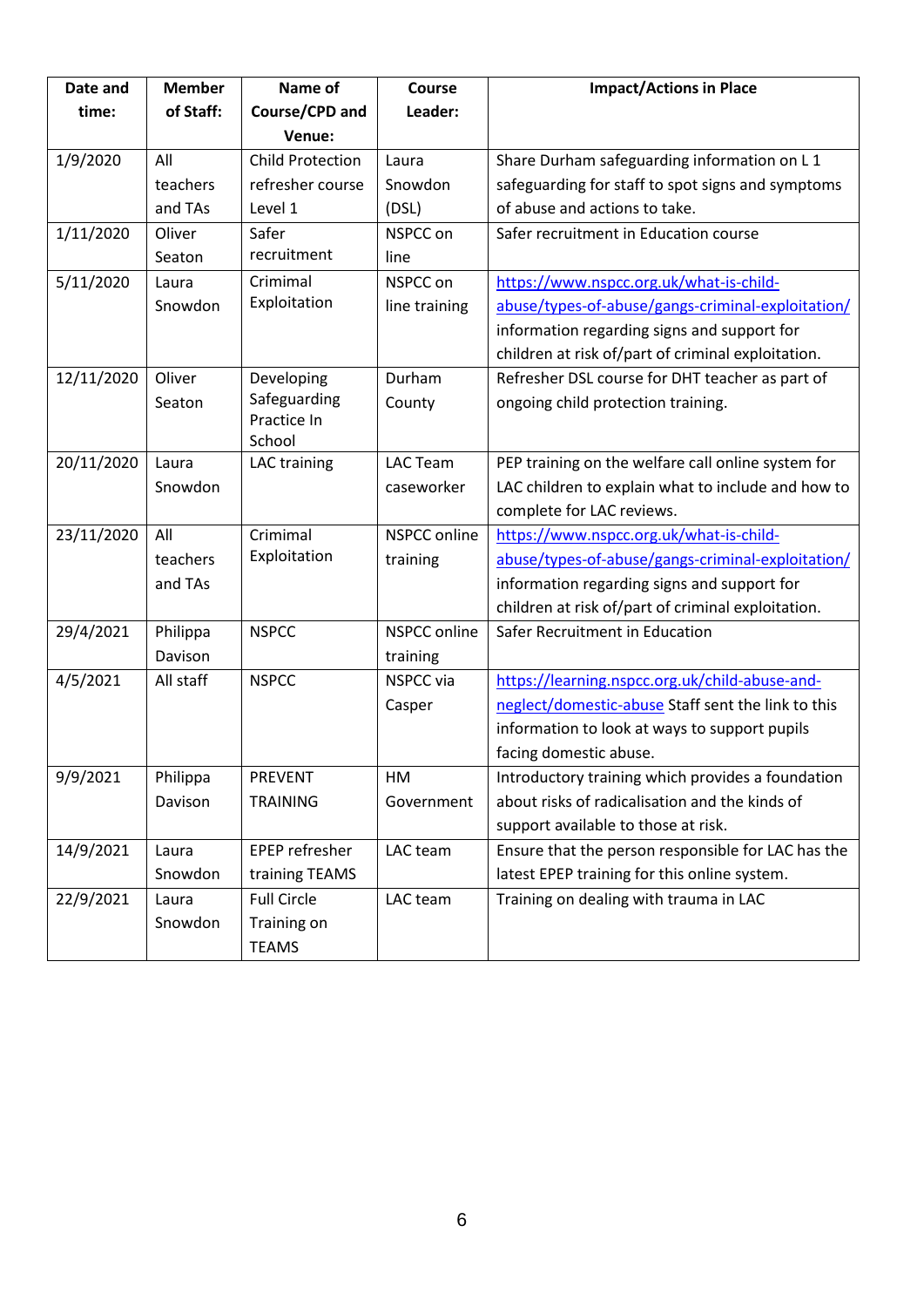### **A. PRINCIPLES OF THE POLICY**

Children maximise their potential in an environment which is safe, secure and supportive of all their needs, including any needs they have for protection from abuse.

Our school is committed to promoting the welfare of all children by working in partnership with parents and carers, the Local Authority (LA) and multi-agency partners in early help and child protection, in accordance with locally agreed multi-agency safeguarding arrangements procedures and practices.

Our policy applies to members of the school community in its widest sense. Thus, this includes children and young people, their parents/carers, school staff, governors, visitors, specialist staff, and the local and wider community where they interface with the school. Within its framework, the policy outlines entitlements and responsibilities in securing the protection of children who attend the school (Appendix 1).

Our policy is underpinned and shaped by legislation and guidance contained in a variety of documents including: -

- ➢ The Children Act 1989; Children Act 2004
- $\triangleright$  The Education Act 2002; Education and Inspections Act 2006
- ➢ Working Together to Safeguard Children July 2018
- $\triangleright$  Local Multi-Agency Safeguarding Arrangements and Procedures [\(www.durham-scp.org.uk\)](http://www.durham-scp.org.uk/)
- $\triangleright$  What to do if you're worried a child is being abused DfE 2015
- ➢ Keeping Children Safe in Education. Statutory guidance for schools and colleges. September 2021
- $\triangleright$  Use of reasonable force. Advice for head teachers, staff and governing bodies. DfE. July 2013
- ➢ County Durham Practice Framework Single Assessment Procedures and Practice Guidance 2020.
- ➢ Confidential Reporting Code, (Durham Schools Extranet; Documents Library/HR/HR advice and support) [https://gateway.durhamschools.org.uk/staff/hradvice/Lists/HR%20Policies%20Procedures%20and%20Guidance/](https://gateway.durhamschools.org.uk/staff/hradvice/Lists/HR%20Policies%20Procedures%20and%20Guidance/Document.aspx?ID=6&Source=https://gateway.durhamschools.org.uk/staff/hradvice%2FLists/HR%20Policies%20Procedures%20and%20Guidance%20) [Document.aspx?ID=6&Source=https://gateway.durhamschools.org.uk/staff/hradvice%2FLists/HR Policies](https://gateway.durhamschools.org.uk/staff/hradvice/Lists/HR%20Policies%20Procedures%20and%20Guidance/Document.aspx?ID=6&Source=https://gateway.durhamschools.org.uk/staff/hradvice%2FLists/HR%20Policies%20Procedures%20and%20Guidance%20)  [Procedures and Guidance](https://gateway.durhamschools.org.uk/staff/hradvice/Lists/HR%20Policies%20Procedures%20and%20Guidance/Document.aspx?ID=6&Source=https://gateway.durhamschools.org.uk/staff/hradvice%2FLists/HR%20Policies%20Procedures%20and%20Guidance%20)
- $\triangleright$  A Guide for Professionals on the Sharing of Information: County Durham Safeguarding Adults Inter-Agency Partnership and Durham Safeguarding Children Partnership [http://www.safeguardingdurhamadults.info/media/23716/Collaborative-Working-Protocol/pdf/Collaborative](http://www.safeguardingdurhamadults.info/media/23716/Collaborative-Working-Protocol/pdf/Collaborative-working-and-information-sharing-protocol.pdf)[working-and-information-sharing-protocol.pdf](http://www.safeguardingdurhamadults.info/media/23716/Collaborative-Working-Protocol/pdf/Collaborative-working-and-information-sharing-protocol.pdf)
- ➢ Procedures for locating missing pupils and the removal of pupils from roll. *June 2017* See DfE document "Children Missing Education" Sept 16 [https://assets.publishing.service.gov.uk/government/uploads/system/uploads/attachment\\_data/file/550416/Chi](https://assets.publishing.service.gov.uk/government/uploads/system/uploads/attachment_data/file/550416/Children_Missing_Education_-_statutory_guidance.pdf) ldren Missing Education - statutory guidance.pdf
- ➢ *Prevent* Duty Guidance for England and Wales: HM Government 2015
- $\triangleright$  The Prevent Duty Departmental advice for schools and childcare providers Department for Education June 2015

To emphasise the caring ethos of our school, the staff and governors are committed to the following principles: -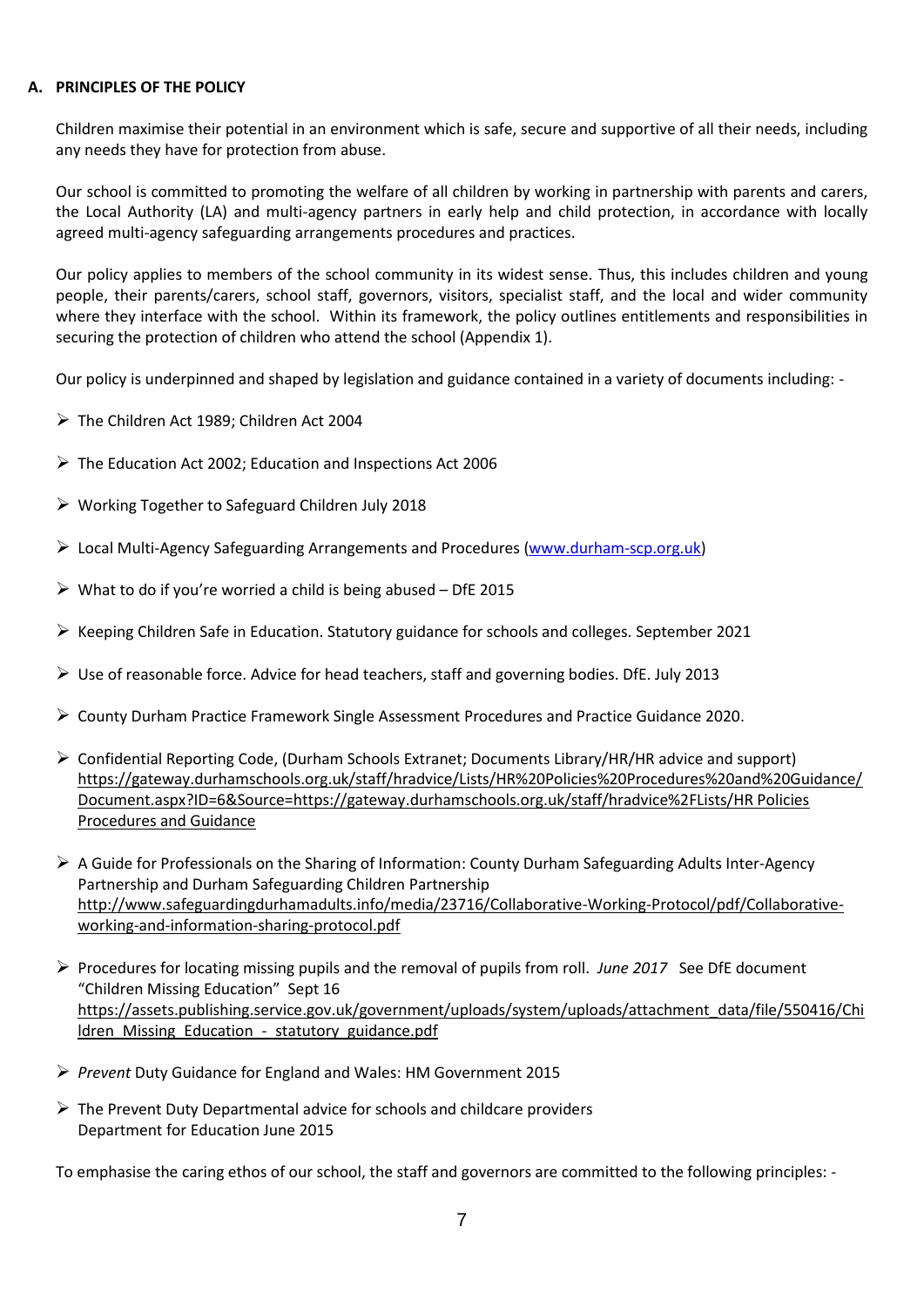- The welfare and well-being of each child is of paramount importance.
- We recognise our policy works on the premise that abuse takes place in all communities and that school staff are particularly well-placed to identify and refer concerns and to act to prevent children and young people from being abused.
- We respect and value each child as an individual.
- We are a listening school, and encourage an environment where children feel free to talk, knowing that they will be listened to.
- The protection of children from abuse is a whole-school issue, and the responsibility therefore of the entire school community.
- We recognise our policy should be accessible in terms of understanding and availability. Regular training will ensure all adults in school are aware of indicators of concern or abuse and colleagues that act as designated safeguarding leads that such information should be promptly passed on to.
- Our policy will be developed and kept up to date with information from our relevant partners in early help and child protection as well as national documentation issued by HM Government and The Department for Education.
- We will use the school curriculum to resource our children to protect themselves from abuse, both as victims and as potential perpetrators.
- The school runs in an open, transparent way.

# **B. THE FIVE MAIN ELEMENTS TO THE POLICY**

# **(1) Establishing a safe environment in which children can learn and develop**

This links to the school's overall safeguarding arrangements and duty of care to all students.

Safeguarding children permeates all aspects of our work as a school, with a preventative role to inform and boost the resilience of all students by enhancing protective factors in their lives. Accordingly, this policy links with many other related policies in school:

The following policies are relevant:

- Whole-school Anti-bullying policy, including cyber-bullying and other forms of peer-peer abuse
- Health and Safety policies
- Medication in school/First Aid policies
- Intimate care policy
- School visits including risk-assessments
- Online Safety (Durham Schools Extranet)
- Children with Special Educational Needs (SEN) and Looked After Children (LAC)
- Equal Opportunities
- Relationships and Sex Education Policy (from 2020)
- Business Continuity Plan
- Prevent Policy
- Annual Safeguarding Audit
- Attendance Policy
- Whistle Blowing Policy
- Code of Conduct for Staff and Governors
- Complaints Policy
- **Drugs Policy**
- Lost Child Policy
- Mobile Phone Policy
- No Smoking Policy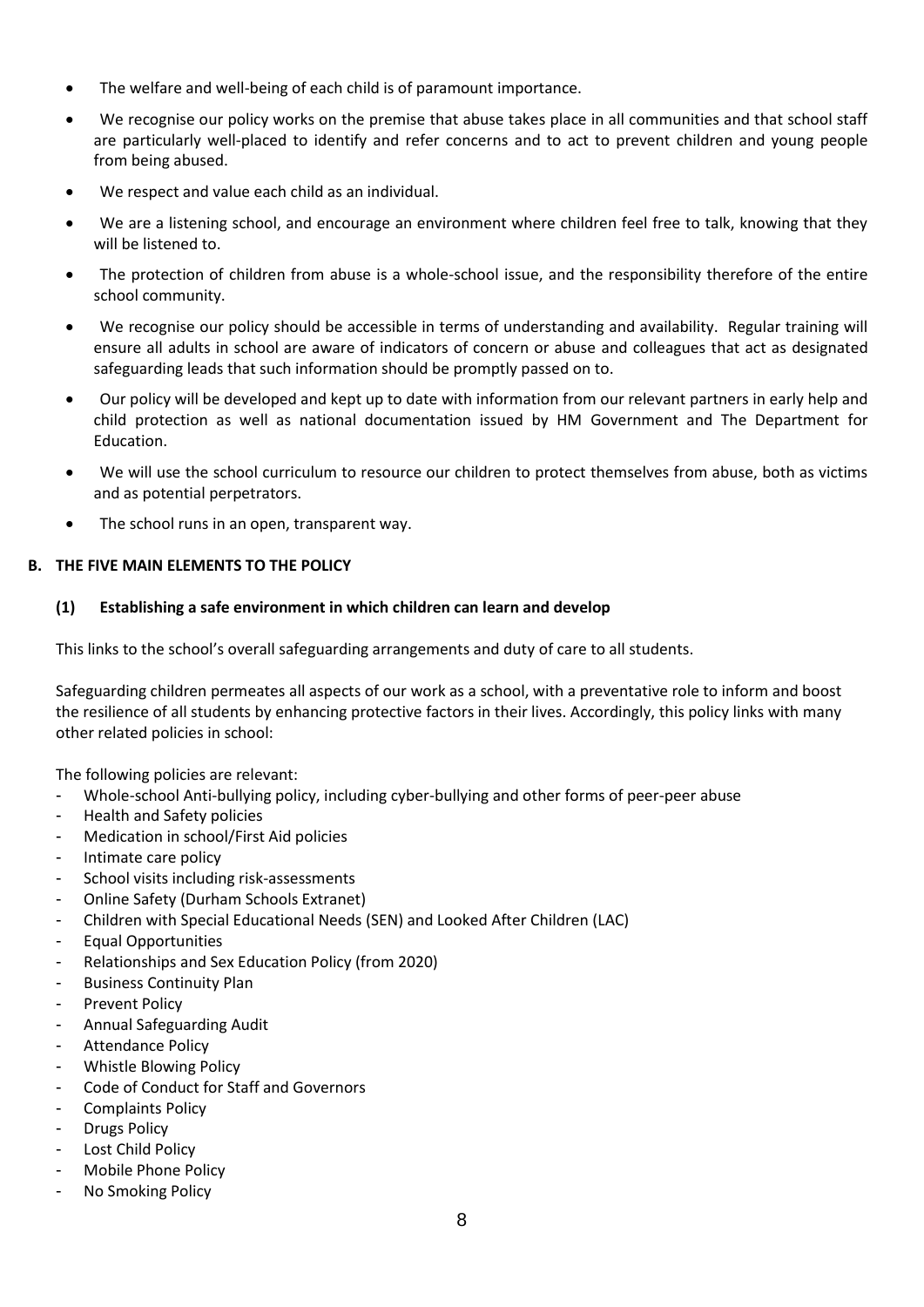- School Recruitment and Selection Policy
- (2) Ensuring we practice safe recruitment in checking the suitability of staff and **volunteers to work with children**

Staff and governors who have received Safer Recruitment training are listed on the front page of this document.

- $\triangleright$  Our school will comply with the requirements outlined in local multi-agency safeguarding arrangements 'Key Safeguarding Employment Standards' and in the DSCP Child Protection procedures as well as national documentation in 'Keeping Children Safe in Education' September 2021, Part 3.
- ➢ Our school will refer to its responsibilities regarding safeguarding and child protection in all job descriptions, and/or to its profile in the school, in the general information distributed with application forms. Annex B in 'Keeping Children Safe in Education' September 2021 has specific details of the role of the designated safeguarding lead.
- $\triangleright$  Our school will undertake appropriate pre-employment checks on all staff working in school, including criminal record checks (DBS checks), barred list checks and prohibition checks together with references and interview information, as detailed in Part 3: Safer Recruitment in 'Keeping Children Safe in Education', September 2021. We will also ensure that relevant staff are made aware of their responsibilities to disclose anything relating to "Disqualification Under the Childcare Act 2006" [Disqualification under the Childcare Act 2006 -](https://www.gov.uk/government/publications/disqualification-under-the-childcare-act-2006/disqualification-under-the-childcare-act-2006) GOV.UK [\(www.gov.uk\)](https://www.gov.uk/government/publications/disqualification-under-the-childcare-act-2006/disqualification-under-the-childcare-act-2006)

As outlined in 'Keeping Children Safe in Education', September 2021 (paras 217-229) the level of DBS certificate required, and whether a check for any prohibition, direction, sanction, or restriction is required, will depend on the role that is being offered and duties involved. As most staff will be engaging in regulated activity, an enhanced DBS certificate which includes barred list information, will be required for most appointments. Risk assessments will be undertaken to determine the level of checks needed for any volunteers within our school (KCSIE 2021 paras 287- 294).

In our school:

- Volunteers will not be left unsupervised with groups of children, nor will they be in areas where they cannot be fully seen by the supervising teacher.
- In accepting the offer of help from volunteers, especially those unknown, staff are aware that schools in general are attractive places for 'unsafe' volunteers.
- Schools may be places where those with unhealthy interests in children seek to find employment (paid or otherwise). We will be vigilant about all inappropriate behaviour with children that gives cause for concern. The Head Teacher and governors are aware of the Durham County Council Confidential Reporting Code arrangements.
- We ensure that appropriate DBS checks are carried out before employing supply staff, especially those not available via the Durham Supply Partnership. We will obtain written notification that the appropriate checks have been completed. We will also check that the member of supply staff is the same person for whom these checks have been made.
- Our Governing Body will be aware of their responsibilities in connection with staff appointments and similarly aware of their liabilities especially if they fail to follow LA guidance.
- Members of our governing body will have an enhanced DBS check. They will also be subject to a Section 128 check.
- Volunteers and helpers will not be given tasks beyond their capabilities and therefore where they might feel under pressure.
- Volunteers and helpers should feel able to discuss difficulties with the teacher, who will respond with advice and additional guidance and supervision.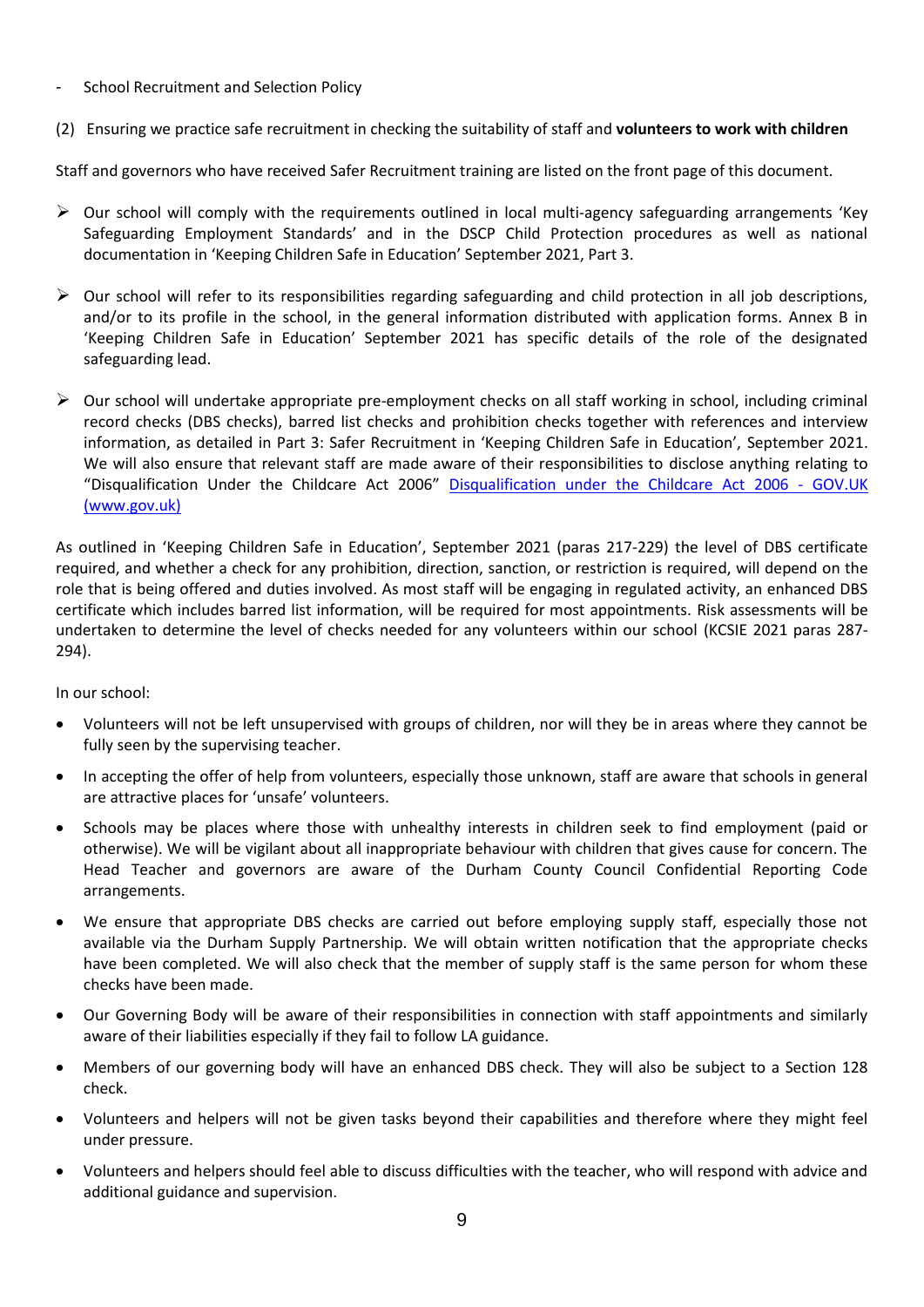- Volunteers and helpers will not have the opportunity to feel that they are in charge and thus in a position of power, which may then be abused.
- Volunteers, helpers and staff new to the school are given a leaflet that covers behaviour guidelines for staff and volunteers.

## **(3) Training and supporting staff to equip them to appropriately recognise, respond to and support children who are vulnerable and may need safeguarding**

KCSIE September 2021 states that '**All** staff members should be aware of systems within their school or college which support safeguarding, and these should be explained to them as part of staff induction'. This should include:

- The child protection policy which should amongst other things also include the policy and procedures to deal with peer on peer abuse.
- The behaviour policy (which should include measures to prevent bullying, including cyberbullying, prejudicebased and discriminatory bullying).
- The staff behaviour policy (sometimes called a code of conduct).
- The safeguarding response to children who go missing from education.
- The role of the designated safeguarding lead (including the identity of the designated safeguarding lead and any deputies).

Copies of policies and a copy of Part 1 of Keeping Children Safe in Education, September 2021, will be provided to staff and volunteers at induction. All staff, volunteers and supply staff are *required to read* this.

All staff, volunteers and supply staff will be made aware of:

- Our local 'early help' process and their role in it.
- The process for making referrals to Children's Social Care and sections 17 and 47 that may follow a referral, along with the role they may be expected to play in such assessments.
- What to do if a child tells them he or she is being abused or neglected, along with maintaining an appropriate level of confidentiality, involving only those who need to be involved, and never promising a child that they will not tell anyone about their abuse.
- The practical government guidance document 'Guidance on Safer Working practice for Adults who Work with Children and Young People', Safer Recruitment Consortium, May 2019.

All adults working in school will receive annual safeguarding and child protection training which is regularly updated. The DSL is responsible for ensuring that the training reflects new priorities and concerns within the County and other multi-agency local priorities. Adults will also receive updated training and guidance throughout the year as necessary.

The date and the names of delegates at these sessions are recorded and held securely to ensure all staff are appropriately trained.

#### **Staff responsible for safeguarding**

Our Designated Safeguarding Lead and deputies will be given sufficient time and training to provide them with the knowledge and skills required to carry out their roles. This will be updated every two years and record of this training will be kept. In addition to this formal training, their knowledge and skills will continually be updated through a range of means (for example via e-bulletins, attendance at safeguarding networks or through reading), at regular intervals, and at least annually, to keep up with any developments.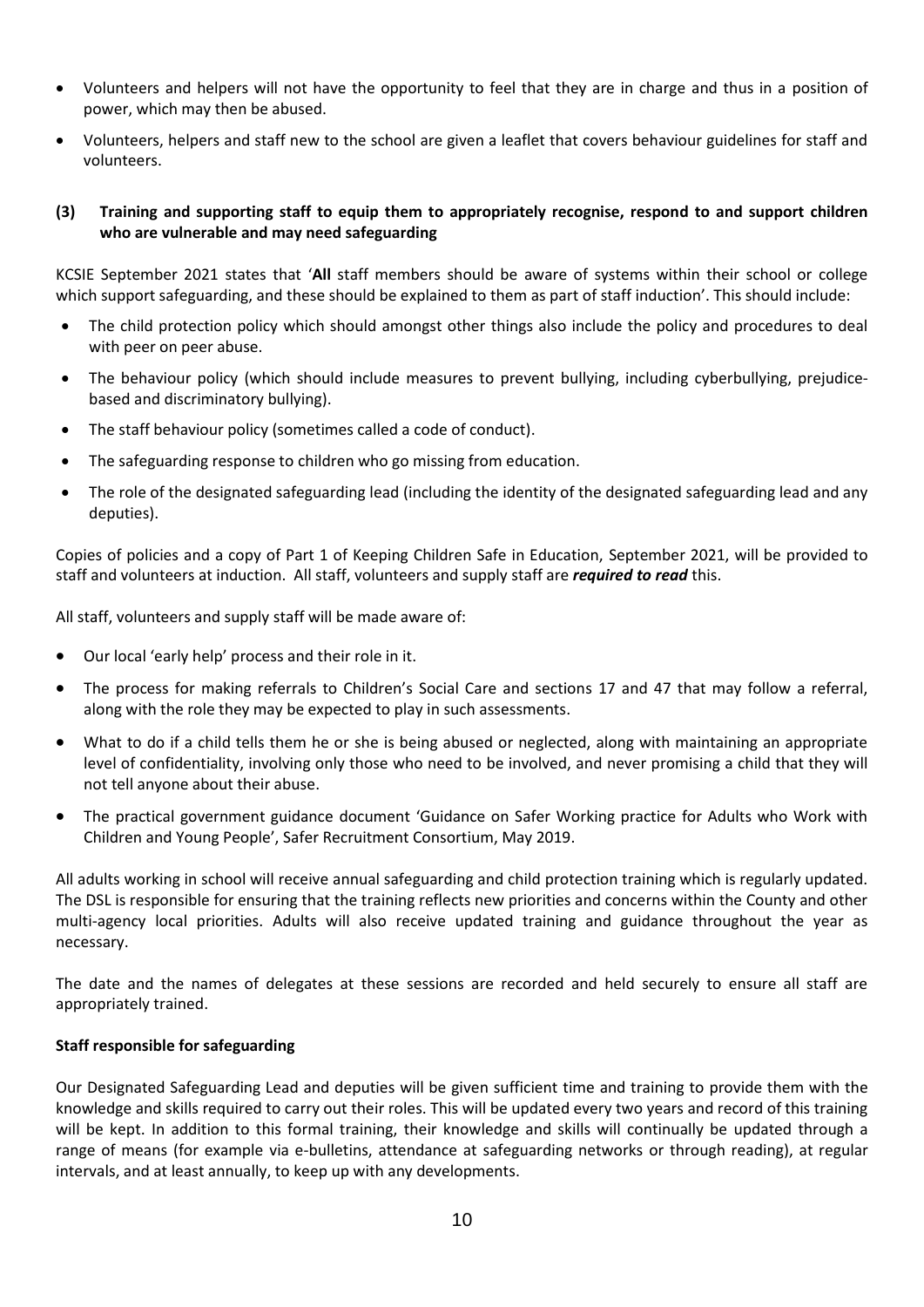## **(4) Raising awareness of other safeguarding issues, boosting resilience and equipping children with the skills needed to keep them safe**

We raise other related issues with children, young people and their parents/carers in the following ways:

#### **Children and Young People**

We are mindful that children are kept safe from terrorist and extremist material when accessing the internet in schools. All schools in the County have Smoothwall filtering and monitoring systems in place for this and other potentially risky content. It is wise for a Designated Safeguarding Lead to review these records regularly to see whether it links up with other safeguarding concerns about particular individuals. Online safety is continually emphasised in line with Annex D of Keeping Children Safe in Education, September 2021 and DfE 'Teaching Online Safety in Schools', June 2019.

Other themes are addressed through our school curriculum, policies, PSHE and RHSE programmes, assemblies, outside visitors and trainers. These may be part of our typical, planned curriculum or in response to issues arising in school, the community or nationally.

Names (and photographs) of staff and adults will be on display in school that children can speak to if they have concerns (school, family or community issues).

## **Parents/Carers**

Our school brochure, web site and other means of communication with parents will re-enforce the message that our school is committed to the welfare and protection of all children in its care. School staff and governors take this duty of care very seriously.

Newsletters, letters to parents about specific issues, our school web site and parents' evenings / consultations are used to disseminate and re-enforce key safeguarding and child protection information.

In addition, we also offer events/briefings and workshops that they may attend on particular issues.

Parents have been consulted on our RSHE policy.

Parents are told that it is essential that school records are kept up to date. Parents are asked to keep school informed of any changes. School will accordingly update records held to reflect:

- current address and telephone contacts. We are aware that, as a school, it is good practice to hold more than one emergency contact number for each child and this is particularly important who children who are a safeguarding or welfare concern
- which adults have parental responsibility
- court orders which may be in force
- children on the Child Protection list
- the child's name at birth and any subsequent names (taking care over unusual spellings)
- any other changes to home circumstances

#### **(5) Developing and implementing procedures for identifying and reporting cases, or suspected cases, of abuse**

The culture of our school is that 'it could happen here'. Staff are trained to identify indicators of abuse and are aware of circumstances that could potentially make children and young people more vulnerable to abuse.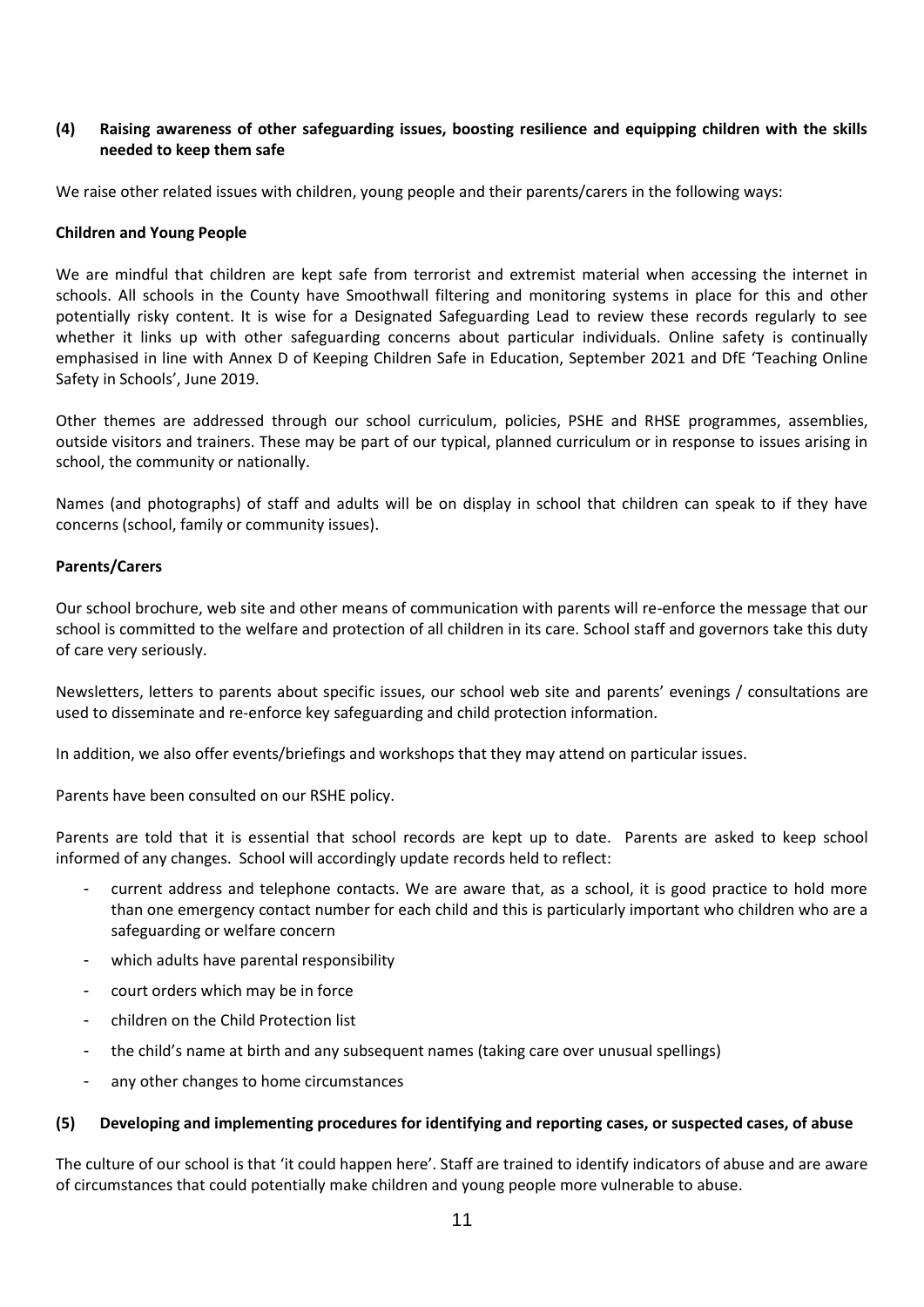## **Listening to Children and Receiving Disclosures**

We embrace our role as a listening school where children can discuss concerns with any member of staff or adult who works with them. Staff (teaching and support) will make time and be available should children approach them with a situation they are worried about.

Concerns must be taken seriously and at face-value. It is easy to make speedy judgements based on previous knowledge of the child or young person.

Staff receiving a disclosure are unable to promise 'keeping a secret' or confidentiality. They will need to explain that depending on what the child says they might need to share the information with someone who deals with these concerns in school.

If the child does not wish to continue and say anything further the adult should pass on the concern to the designated safeguarding lead that might wish to keep an eye on that student and may well be aware of other issues of concern.

*'Staff should never promise a child that they will not tell anyone about a report of any form of abuse, as this may ultimately not be in the best interests of the child. All staff should be able to reassure victims that they are being taken seriously and that they will be supported and kept safe. A victim should never be given the impression that they are creating a problem by reporting abuse, sexual violence or sexual harassment. Nor should a victim ever be made to feel ashamed for making a report.*' Keeping Children Safe in Education, September 2021, Part 1.

When the member of staff next comes across the child concerned, it would be appropriate to ask how they are and remind them that they are able to come and talk when they wish.

Staff should never speak to another sibling in the family to make enquiries; to investigate concerns is not the role of the school and parents/carers would be rightly aggrieved.

#### **Recording concerns**

ALL concerns and disclosures passed to the designated safeguarding lead must be written, signed and dated on the relevant *'Concern'* form *(Headteacher's office)* or electronic monitoring system – *CPOMS.* All concerns recorded should be factual; staff should avoid using emotive language & recording their opinions.

Staff should write the exact words used by the child. Any original notes/jottings/reminders made by the adult must be stapled to the form as first-hand information that could be important if a case went to court or scanned into the electronic monitoring system.

The more relevant details staff document, the better (eg: approximate size, colour of injury, which arm, if burn is scabbing over etc.) Staff can express concern about an injury (open ended questions) but should not ask direct questions. They should never do so in front of other children.

### **Please remember:**

- (I) The child should be allowed to make the disclosure at his/her own pace and in his/her own way.
- (ii) The member of staff should avoid interrupting except to clarify what the child is saying but
- (iii) Should not probe for any information that the child does not volunteer.

#### **Concerns about staff members or other adults in school**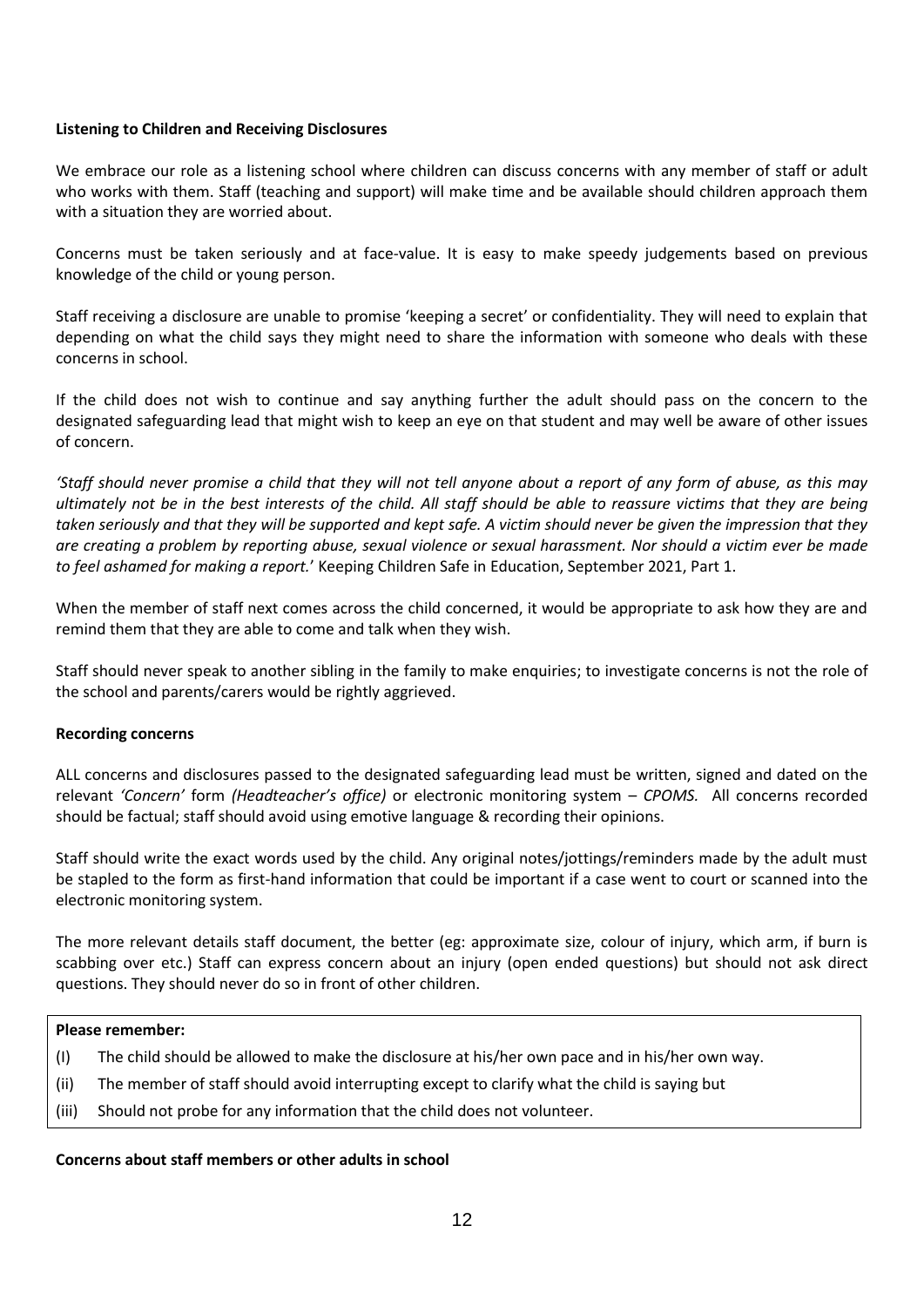If there is concern about another member of staff or adult working in school, the matter must be passed straight to the Head Teacher. The member of staff concerned must not be spoken to. If the concern regards the Head Teacher, this should be passed onto the Chair of Governors. Further information is included in Section G of this policy and KCSIE 2021, Part 4.

# **Recording and Response of the designated lead professional**

All information received is stored in the child's 'concern' file. Where this is in electronic form, we provide appropriate levels of access to information. Records are kept securely in locked storage and away from the child's individual school records. (The child's individual file is marked to show the existence of the additional 'concern' file). Our designated safeguarding leads can access these documents in an emergency or in the event of an enquiry for information by the MASH (Multi-Agency Safeguarding Hub) Team, for example.

We keep a simple central 'chronology of significant events' for all children in school, in the event that the MASH make contact about issues beyond school and inform any other concerns in school.

We ensure that records include:

- a clear and detailed summary of the concern
- details of how the concern was followed up and resolved
- notes of any actions taken, decisions reached and the outcome

## **Discussing concerns with the First Contact Service - 03000 26 79 79**

We use the local authority Referral Form for notifying First Contact of concerns. Early help referrals are completed online using the following link: [https://doitonline.durham.gov.uk/service/Early\\_Help\\_Referral](https://doitonline.durham.gov.uk/service/Early_Help_Referral) via DCC CRM system.

Procedures and guidance detailing local multi-agency arrangements, including detailed information about the management of individual cases, may be found at [www.durham-scp.org.uK](http://www.durham-scp.org.uk/)

If a concern is taken up as a **referral** under section 47: Child Protection, actual or likelihood of significant harm, parents or carers will be informed of this **unless to do so would place the child at further risk of harm.**

If the child requires immediate medical attention staff will accompany the child to the nearest Accident and Emergency Department. First Contact will be informed immediately if the injuries are linked to a child protection matter, so an appropriate paediatrician sees the child. The Director of Children and Young People's Services will be informed, and parents will be notified of the action taken.

If the situation is an emergency and staff are unable to speak to First Contact, we will phone the Police on 101 and ask to speak to a colleague in the Vulnerability Unit concerning a child (see Appendix 9 on guidance about when to contact the police).

#### **Police Switchboard: 0345 6060365 or 101**

# **Ask for the nearest local Vulnerability Unit to school**

#### **Discussions with First Contact will be followed up in writing**

Discussions of concern and requests for support will be followed up in writing, using the referral form. Early help referrals are completed online using the following link:

[https://doitonline.durham.gov.uk/service/Early\\_Help\\_Referral](https://doitonline.durham.gov.uk/service/Early_Help_Referral) via DCC CRM system. A copy is kept on the child's concern file.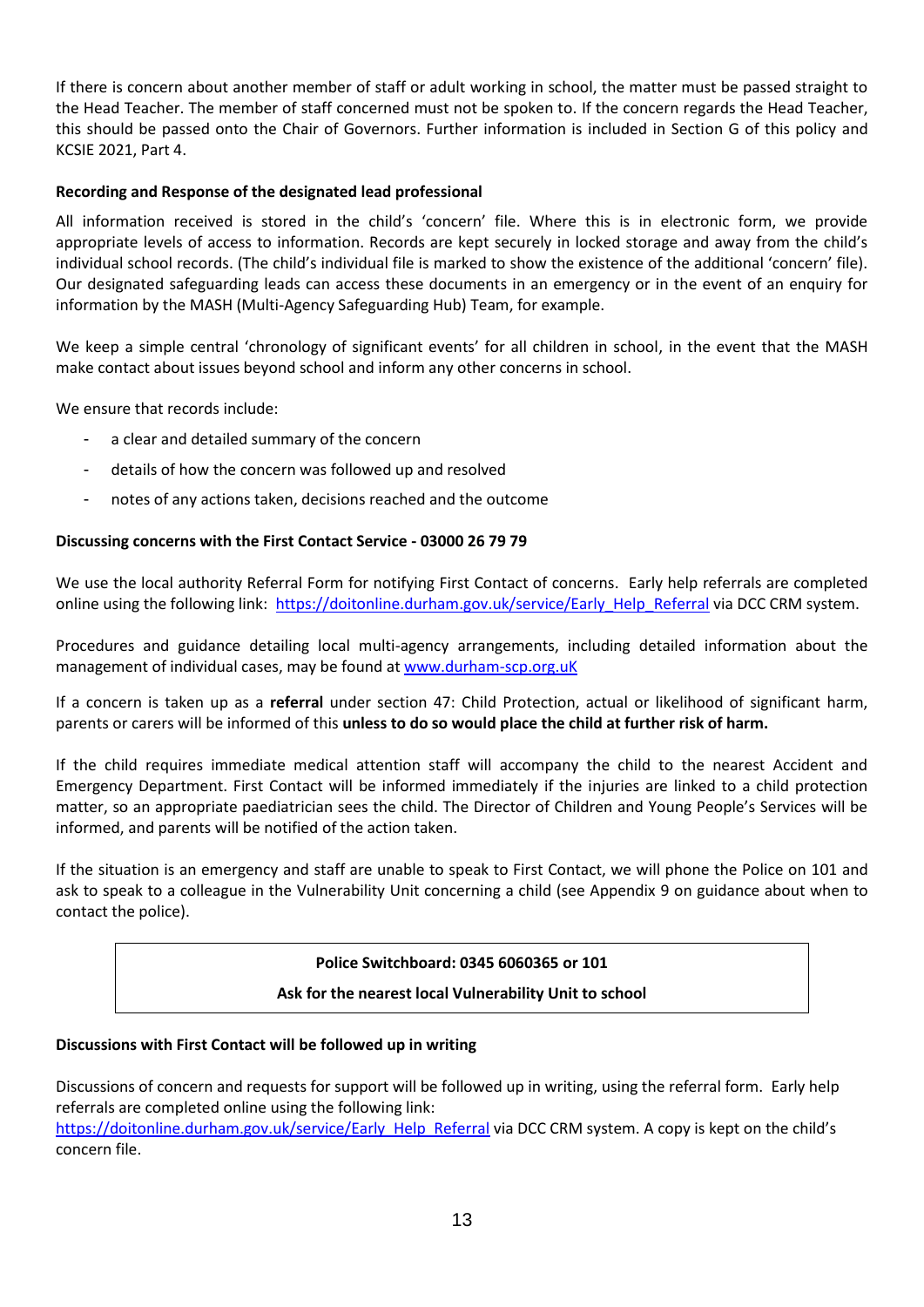If a member of staff feels that the designated safeguarding lead and/or Head Teacher are not taking concerns seriously enough, then it is appropriate for them to tell that person that they are going to consult with First Contact themselves.

**Any staff member** who has a concern about a child's welfare should follow the referral processes set out in Keeping Children Safe in Education 2021, Part 1.

| <b>First Contact Service</b> |
|------------------------------|
| firstcontact@durham.gov.uk   |
| Telephone: 03000 26 79 79    |
|                              |

# **Attendance at Strategy meetings if assessed to be child protection concern**

Strategy meetings are one of four multi-agency meetings as part of Child Protection processes. Local multi-agency procedures have detailed guidance about these meetings [www.durham-scp.org.uk](http://www.durham-scp.org.uk/)

The threshold document is available on the DSCP website.

School staff may be invited to a strategy meeting. These multi-agency meetings are called to decide whether the threshold for an s47 enquiry should commence to investigate the concerns that have been raised.

These meetings may be called at short notice and appropriate staff from school will attend wherever possible. If the school is the referring agency, they should be invited to attend these meetings. School is able to offer a venue if there is a suitable room where confidentiality can be assured).

Staff will make available any handwritten notes, dated and signed, as well as other records from the concern file including the single agency chronology of concerns. Any further written evidence from the child: stories, drawings etc. will be brought to the meeting.

In school, staff will monitor the child discreetly for any further concerns or signs that are worrying, maintain appropriate records and give support and reassurance to the child.

All information should be treated with discretion and confidentiality and shared in accordance with the National Guidance on information sharing and the GDPR and Data Protection Act 2018.

If concerns are not substantiated following the section 47 enquiries, our school will work with other agencies to determine what further support the family and child require. The school will continue to monitor and support the child.

# **C. OVERVIEW: SAFEGUARDING**

#### **(1) Definition of 'safeguarding'**

'Keeping Children Safe in Education 2021 defines safeguarding and promoting the welfare of children as:

*'protecting children from maltreatment, preventing the impairment of children's mental and physical health or development, ensuring that children grow up in circumstances consistent with the provision of safe and effective care; and taking action to enable all children to have the best outcomes.* '*Children' includes everyone under the age of 18.'*

# **(2) Safeguarding within this school**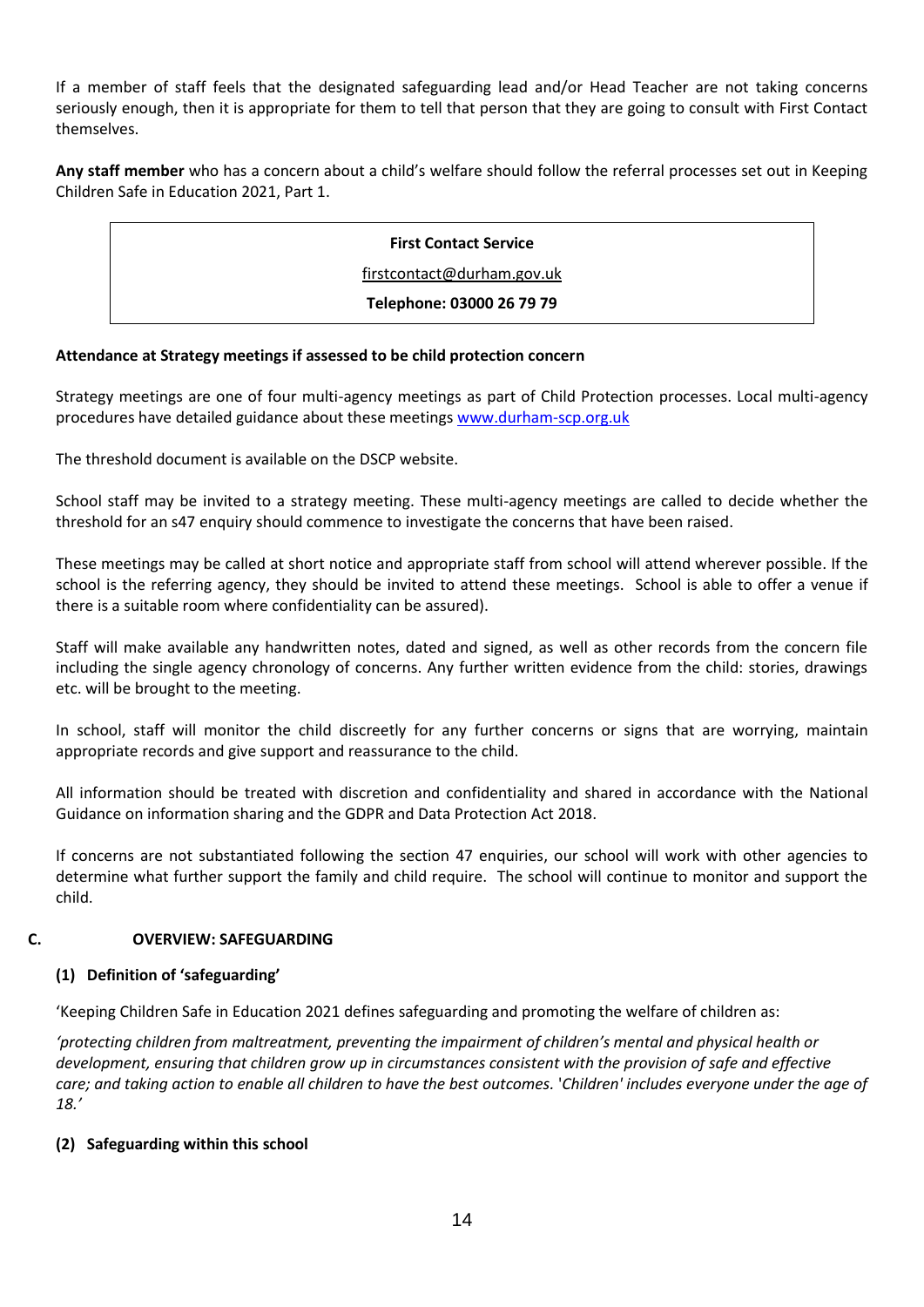Everyone who encounters children and their families has a role to play in safeguarding children. School staff are particularly important as they are able to identify concerns early and provide help for children, to prevent concerns from escalating. Schools and their staff form part of the wider safeguarding system for children by working with our 3 safeguarding partners in Durham Safeguarding Children Partnership – Durham County Council, Durham Constabulary and the Clinical Commissioning Groups to promote the welfare of children and protect them from harm.

Safeguarding children permeates all aspects of our work as a school, with a preventative role to inform and boost the resilience of all students by enhancing protective factors in their lives.

Accordingly, this policy links with many other related policies in school, including:

- **Behaviour**
- Anti-bullying
- Health and Safety
- Staff Code of Conduct
- Medication in school/First Aid
- Intimate Care
- School Visits
- Online Safety (Durham Schools Extranet Pupils -> Safeguarding -> Online Safety)
- Children with Special Educational Needs (SEN) and Looked After Children (LAC)
- Equal Opportunities
- Relationships, Health and Sex Education

This policy is also linked to local multi-agency safeguarding arrangements. Current, up to date documentation can be found at <https://www.durham-scp.org.uk/professionals/> and include:

- Managing Allegations against Staff (Durham online local partnership safeguarding arrangements and policies)
- County Durham Practice Framework: Single Assessment Procedure & Practice Guidance.
- Keeping Children Safe in Education. September 2021

#### **(3) Safeguarding throughout school life**

#### **Caring ethos**

We aim to create and maintain **a caring ethos** where all children and adults feel safe, secure and valued. If children feel happy and enjoy school this will encourage good attendance and then create conditions in which they can do their best in every area of school life. Our school operates as a listening school where children can approach adults with concerns. These will be taken seriously and relevant local multi-agency safeguarding procedures followed without delay if there is a risk/likelihood of, or actual **significant harm.**

We have a Parent Support Advisor who can support with pupil welfare.

#### **Curriculum**

Children have access to an appropriate curriculum, including the teaching of Relationships, Health & Sex education, differentiated to meet their needs. This enables them to learn to develop the necessary skills to build self-esteem, respect others, defend those in need, and resolve conflict without resorting to violence. Children learn skills to question and challenge to enable them to make informed choices now and later in life. A protective factor for children is personal resilience including strong social and emotional skills. All work with children which boosts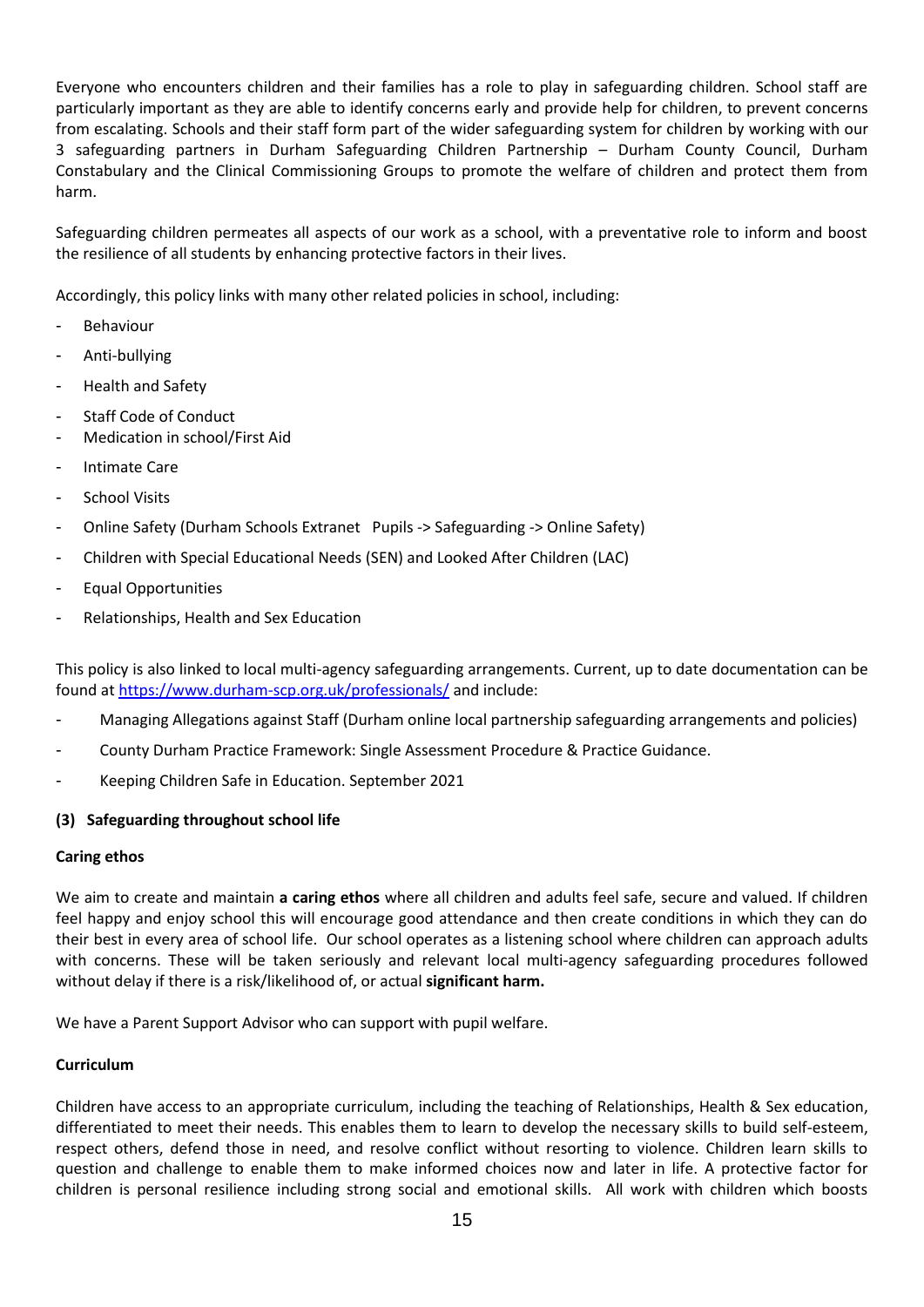confidence and self-esteem is valuable to protect them from peer pressure and outside influences detrimental to their physical and mental well-being.

Children are encouraged to express and discuss their ideas, thoughts and feelings through a variety of activities and have access to a range of cultural opportunities which promote respect and empathy for others. As part of our Prevent duty under s.26 of the Counter-Terrorism and Security Act 2015, we are aware of the importance of building pupils' resilience to radicalisation by promoting fundamental British values and enabling them to challenge extremist views. Schools can build pupils' resilience to radicalisation by providing a safe environment for debating controversial issues and helping children and young people understand how they can influence and participate in decision-making.

Many areas of the curriculum include age-appropriate opportunities for children and young people to discuss and debate important issues including lifestyles, health, safety and well-being (physical and emotional), family life, childcare and parenting, forced marriage, domestic abuse, religious beliefs and practices as well as human rights issues. Through these, we support children and young people to recognise and manage risk, make safer choices and recognise when pressure from others threatens their personal safety and wellbeing. They can develop effective ways of resisting pressure, including knowing when, where and how to get help.

## **Universal services and specialist support staff**

The following professionals are also available to support individual children in school: The following professionals are also available to support individual children in school: Family Worker at the Local One Point Hub at Chester-le-Street 03000 261112 The school nurse Claire Riley at One Point Hub at Chester-le-Street 03000 261112 Parent Support Adviser Claire Donnelly at Bournmoor Primary School 01913854291 Attendance and Inclusion Officer Terri Jones at the Local One Point Hub at Chester-le-Street 03000 261112 Educational Psychologist Service 01388 424901 Child and Adolescent Mental Health Service 03001239296

The following **visitors** also contribute to our work to safeguard and promote the welfare of our students:

The following **visitors** also contribute to our work to safeguard and promote the welfare of our students: Member of the local church community, community police, Jet and Ben stranger danger, Fire Brigade, safety carousels, school nurse, local dentist, CAMHS and CYPS staff, Child Line staff and Equality staff.

# **Childcare Arrangements Before and After School (including extra-curricular activities)**

- Breakfast club
- After-school activities on and off site

These all provide further opportunities for students to develop positive and caring relationships with adults, who themselves will be trained to be aware of signs and behaviours that could suggest concerns. Supportive relationships outside the home, such as those with adults in school and other children, are additional protective factors that boost children's resilience. Staff will always work with children in a professional way and are reminded to respond to disclosures sensitively and appropriately. All adults in school know the names of the designated safeguarding leads and are made aware of their responsibility to pass on any issues of concern without delay and make a written record.

#### **Working with parents and carers**

Our school believes in effective communication with parents and carers. We welcome parent/carer views and concerns about the welfare of their children and use this feedback to regularly review our practices. Parental views are obtained in the following ways: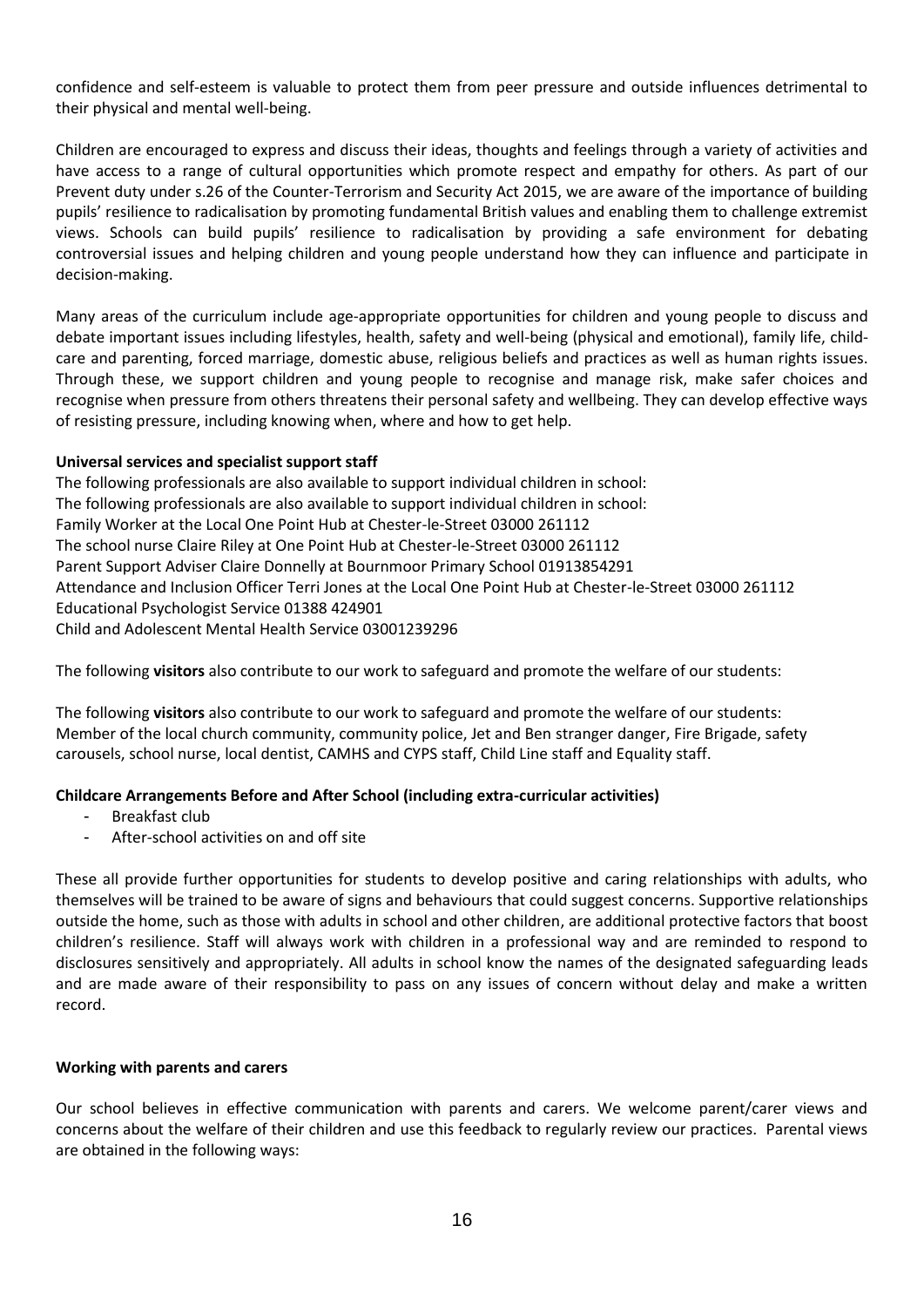Informal daily discussions on the yard when staff are available each day, annual questionnaires, parents' evenings each term and through our parent governor.

We keep parents informed about important and topical issues, including child protection elements of safeguarding, in the following ways:

Newsletters, letters home, website, training/information sessions e.g. e-safety, bullying etc and text messages. We have also added Twitter to our website home page to ensure parents can be kept up to date about news in school [www.bournmoor.durham.sch.uk](http://www.bournmoor.durham.sch.uk/)

We aim to have good working relationships with parents and carers and to work in partnership with them through transparency and honesty. However, we do not forget that their child's needs and welfare are our paramount concern, thus obtaining consent to take matters further is **not** always appropriate. This obligation is set out in our school prospectus/brochure.

# **D. CHILD PROTECTION WITHIN SAFEGUARDING ARRANGEMENTS FOR ALL CHILDREN/YOUNG PEOPLE IN SCHOOL**

There are a series of layers of care and intervention ranging from safeguarding for all/universal services (singleagency activities) through to multi-agency work under the Children Acts 1989 to 2018:

- $\triangleright$  Safeguarding arrangements in school
- $\triangleright$  Early Help within universal services
- $\triangleright$  More complex cases requiring Early Help
- ➢ Child in Need consent required as for Levels 2 and 3
- ➢ Child Protection
- ➢ Durham Safeguarding Children's Partnership guidance and procedures (se[e https://www.durham](https://www.durham-scp.org.uk/)[scp.org.uk/\)](https://www.durham-scp.org.uk/)

#### **The Durham Children and Young People's Strategy**

The Children and Young People's Strategy 2019-2022 is prepared jointly by all public services, voluntary and community services, including the Council, local health services and the police who work together to improve outcomes for children, young people and their families through the Children and Families Partnership. It can be accessed here: [ChildrenAndYoungPeoplesStrategy2019-22.pdf \(durhaminsight.info\)](https://www.durhaminsight.info/wp-content/uploads/2019/06/ChildrenAndYoungPeoplesStrategy2019-22.pdf)

#### **(1) Life at Home**

The Framework for Assessment triangle, reproduced below, summarises every aspect of a child's life under three headings and is mirrored in the Referral form for First Contact Service.

- Child's developmental needs (How I grow and develop)
- Parenting capacity (What I need from people that look after me)
- Family and environmental factors (My wider world)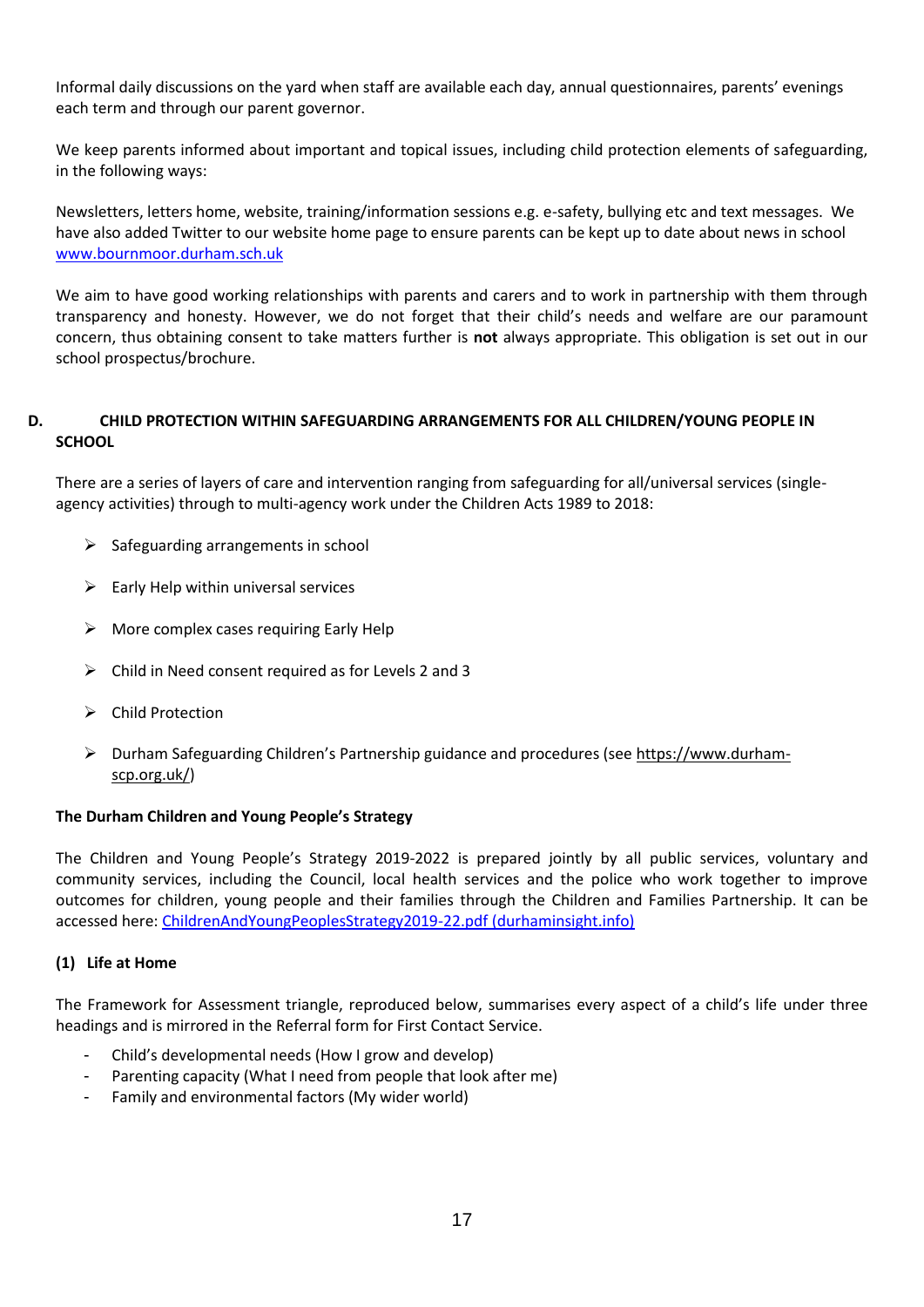

Aspects from all three domains combine in home life and staff and adults in school should be mindful of these connections as they work with children and their parents/carers in school.

This school believes that it is essential to work with parents and carers in the best interests of their children. However, good relationships with parents and carers should not detract from our primary concern which is the welfare of children in this school.

Staff are made aware in training of the 'toxic quad.' issues in home life that could have an impact on the way children are parented (Munroe, 2010). The Government research into Serious Case Reviews reveals that the presence of one or more of the following issues could have a detrimental impact on parenting of children in that household:

- Domestic abuse (violence)
- Substance misuse (alcohol and or drugs)
- Adult mental health
- Learning Disabilities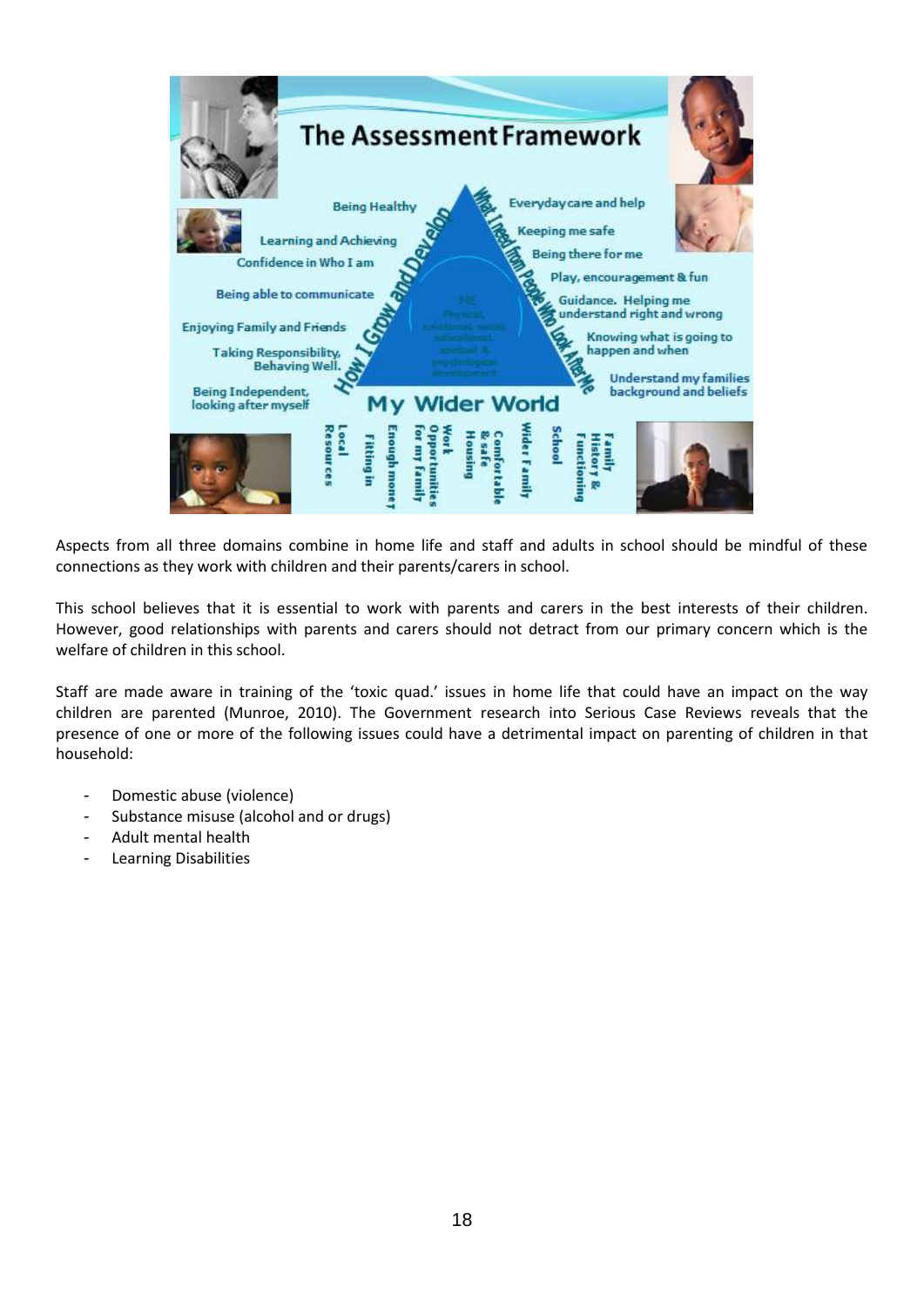

Neglect is the largest category for children being on the Child Protection list (nationally and in Durham). Durham DSCP have produced new Neglect Practice Guidance (Revised 2017) linked to the Tackling Neglect Multi-Agency Strategy 2017. It can be found here: [Early Help Strategy for children, young people and Families \(durham-scp.org.uk\)](https://durham-scp.org.uk/wp-content/uploads/2016/06/1458036245-Neglect-Practice-Guidance-2016-Final.pdf)

# **(2) Signs and behaviours of concern**

*'All staff should be aware of indicators of abuse and neglect. Knowing what to look for is vital for the early identification of abuse and neglect (see paragraphs 26-30), and specific safeguarding issues such as child criminal exploitation and child sexual exploitation (see paragraphs 32-39) so that staff are able to identify cases of children who may be in need of help or protection"* September 2021, Part 1 (para 20).

**All** of our staff are familiar with KCSIE September 2021 and their responsibilities highlighted within this (paragraphs 20 to 52).

Paragraph 19 of the document emphasises that staff should be particularly alert to the need for early help for the following groups of children:

- is disabled or has certain health conditions and has specific additional needs.
- has special educational needs (whether they have a statutory Education, Health and Care Plan or not).
- has a mental health need.
- is a young carer.
- is showing signs of being drawn in to anti-social or criminal behaviour, including gang involvement and association with organised crime groups or county lines.
- is frequently missing/goes missing from care or from home.
- is at risk of modern slavery, trafficking, sexual or criminal exploitation.
- is at risk of being radicalised or exploited.
- has a family member in prison or is affected by parental offending.
- is in a family circumstance presenting challenges for the child, such as drug and alcohol misuse, adult mental health issues and domestic abuse.
- is misusing drugs or alcohol themselves.
- has returned home to their family from care.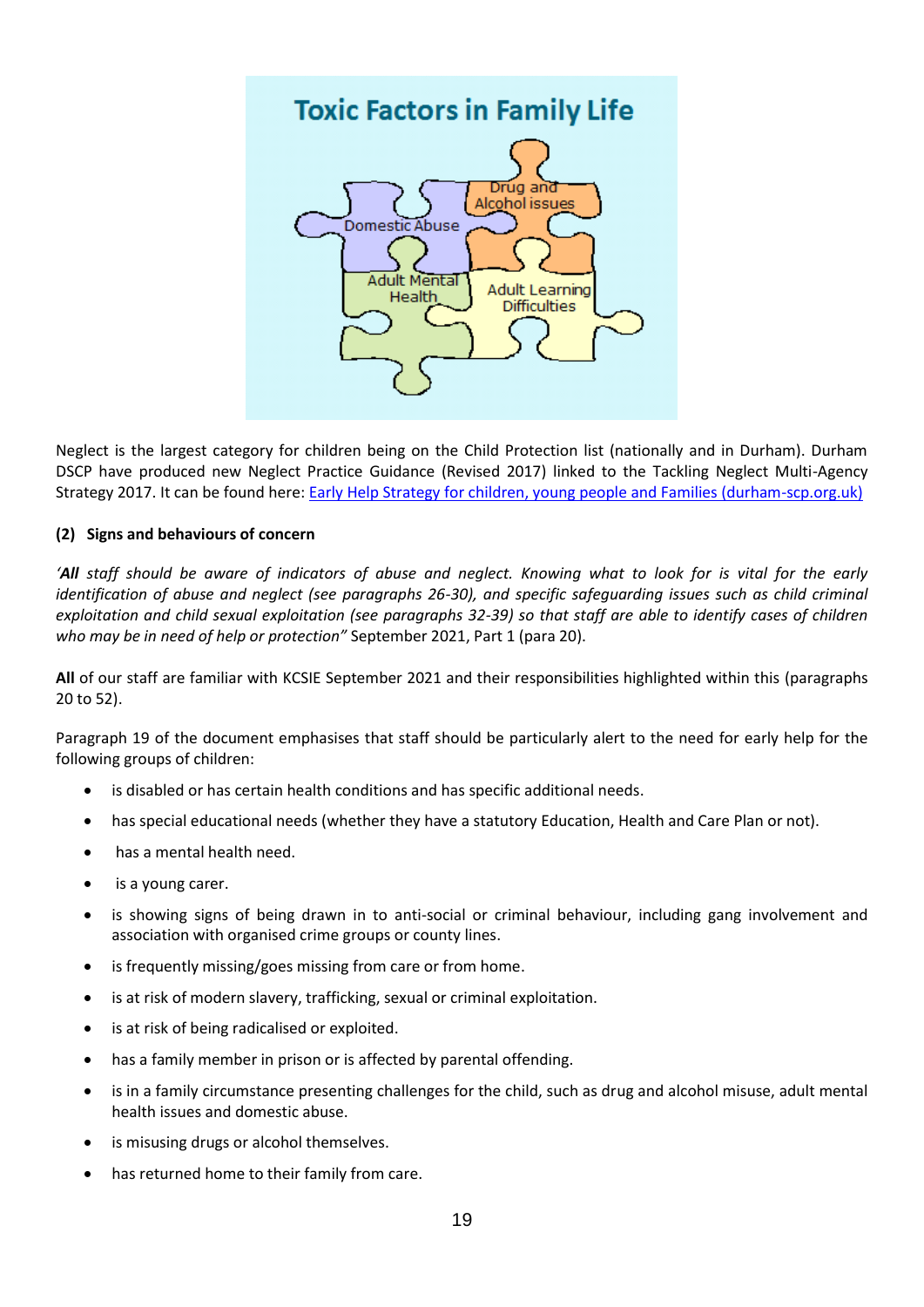- is at risk of 'honour'-based abuse such as Female Genital Mutilation or Forced Marriage.
- is a privately fostered child, and
- is persistently absent from education, including persistent absences for part of the school day.

'*All staff members should receive appropriate safeguarding and child protection training which is regularly updated. In addition, all staff members should receive safeguarding and child protection updates (for example, via e-mail, ebulletins and staff meetings), as required, but at least annually to provide them with relevant skills and knowledge to safeguard children effectively*'. Keeping children safe in education, September 2020, Part 1 (para 14).

In our school we do these regular updates through:

CASPER NSPCC information sharing, staff briefings, emails and meetings.

Our school understands that it is best practice to discuss concerns with parents/carers before contacting First Contact Service (providing this does not present a delay), unless by doing so the child would be put at further risk of harm. First Contact Service: 03000 267979.

Anyone can make a referral. When referrals are not made by the designated safeguarding lead, the designated safeguarding lead should be informed, as soon as possible, that a referral has been made.

# **Where a child is suffering, or is likely to suffer from harm, it is important that a referral to children's social care (and if appropriate the police) is made immediately.**

## **(3) Single Assessment Procedure & Practice Guidance**

'*All staff should be prepared to identify children who may benefit from early help*' Keeping children safe in education, September 2021 (para 8). This relates to work with other universal agencies and following DSCP procedures and guidance (see [https://www.durham-scp.org.uk/\)](https://www.durham-scp.org.uk/). Our school is aware that '*no single practitioner can have a full picture of a child's needs and circumstances*'. Also, that '*if children and families are to receive the right help at the right time, everyone who comes into contact with them has a role to play in identifying concerns, sharing information and taking prompt action*'. KCSIE 2021 (para 3).

This school works with the consent of parents and carers to jointly undertake assessments where an unmet need has been identified. However, we are aware from the document, 'A Guide for Professionals on the Sharing of Information' (Durham, 2014) that it may be necessary to meet with other services and agencies even if this consent for a 'Team around the Family' meeting is not forthcoming. These professionals' meetings are important to share concerns, suggest ways forward along with further work to encourage participation by parents/carers in early help processes.0-19 Hubs, One Point colleagues and Early Help Advisers are also a useful source of advice in these circumstances.

Team around the Family (TAF) is an early means of intervention to provide appropriate advice and support for the parents/carers and young person by working with appropriate local agencies through Team around the Family arrangements. See www.durham-scp.org.uk

Our local one-point hub, Families First Team and Early Help Mentor are contacted by: telephoning the Local One Point Hub at Chester-le-Street 03000 261112 The school nurse Claire Riley at One Point Hub at Chester-le-Street 03000 261112 Parent Support Adviser Claire Donnelly at Bournmoor Primary School 01913854291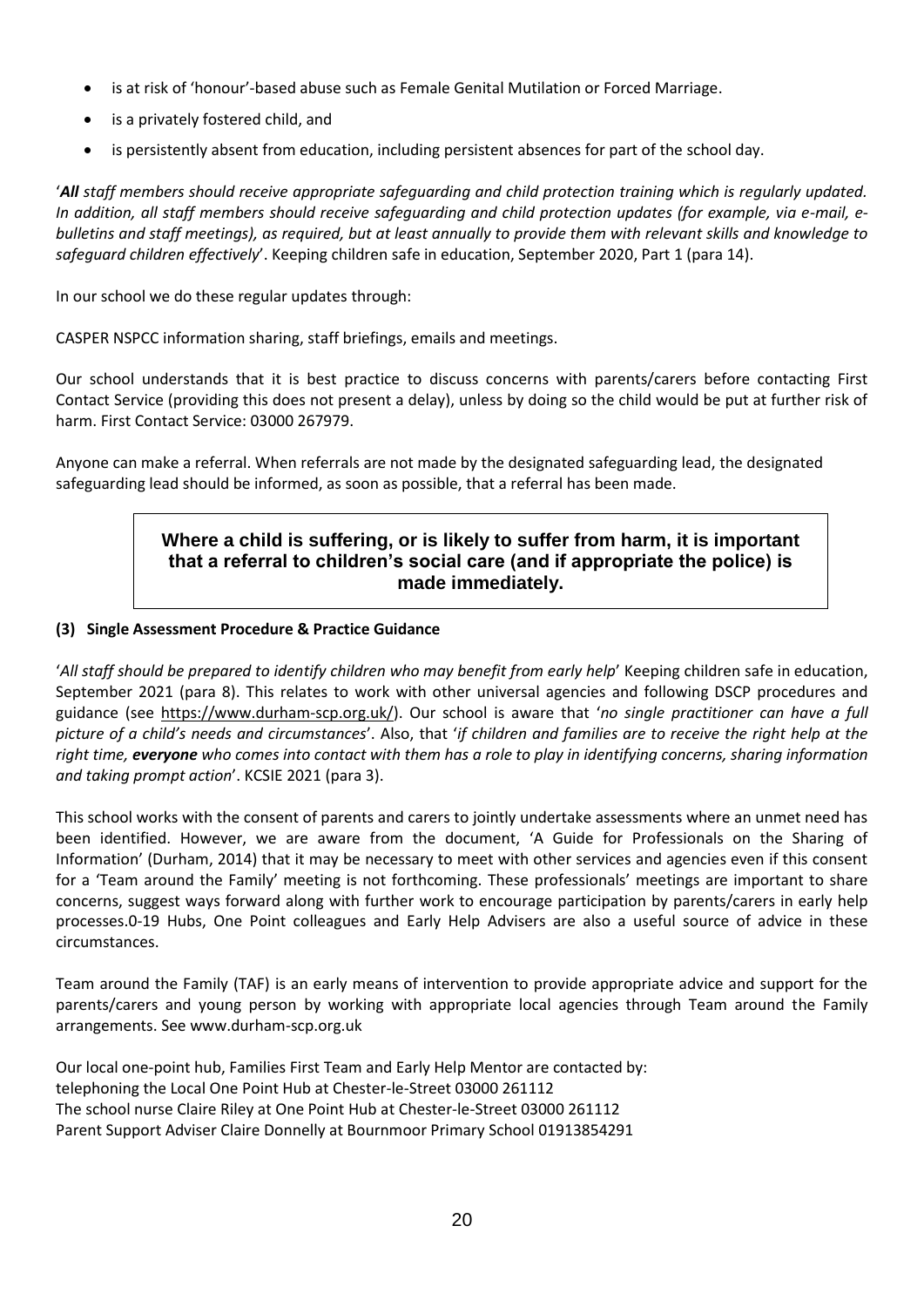## Durham Multi-Agency Safeguarding Hub (MASH)

Where concerns are identified as amber or red on the Durham Staircase, our school will cooperate promptly and fully, with relevant information, to inform further assessments undertaken by the MASH team. [Durham-Council-](https://durham-scp.org.uk/wp-content/uploads/2020/09/Durham-Council-Document-FINAL-09-09-20-V6-1-003.pdf)[Document-FINAL-09-09-20-V6-1-003.pdf \(durham-scp.org.uk\)](https://durham-scp.org.uk/wp-content/uploads/2020/09/Durham-Council-Document-FINAL-09-09-20-V6-1-003.pdf)

## **(4) Child in Need**

Section 17 of the 1989 Children Act Working Together to Safeguard Children 2018

*"A child in need is defined under the Children Act 1989 as a child who is unlikely to achieve or maintain a reasonable level of health or development, or whose health and development is likely to be significantly or further impaired, without the provision of services; or a child who is disabled. Local authorities are required to provide services for children in need for the purposes of safeguarding and promoting their welfare. Children in need may be assessed under section 17 of the Children Act 1989"* KCSIE 2021 (para 65).

This school recognises the importance of this early support and intervention work in more complex cases undertaken with the consent of parents and carers and follows the Durham Threshold Guidance document, which includes the "Durham Staircase and Continuum of Need Model. [Durham-Council-Document-FINAL-09-09-20-V6-1-](https://durham-scp.org.uk/wp-content/uploads/2020/09/Durham-Council-Document-FINAL-09-09-20-V6-1-003.pdf) [003.pdf \(durham-scp.org.uk\)](https://durham-scp.org.uk/wp-content/uploads/2020/09/Durham-Council-Document-FINAL-09-09-20-V6-1-003.pdf)

# **(5) Child Protection and Significant Harm**

Section 47 of the 1989 Children Act Working Together to Safeguard Children 2018

*'Local authorities, with the help of other organisations as appropriate, have a duty to make enquiries under section 47 of the Children Act 1989 if they have reasonable cause to suspect that a child is suffering, or is likely to suffer, significant harm. Such enquiries enable them to decide whether they should take any action to safeguard and promote the child's welfare and must be initiated where there are concerns about maltreatment. This includes all forms of abuse and neglect, female genital mutilation, or other so-called 'honour'-based abuse, forced marriage and extra-familial harms like radicalisation and sexual exploitation*.' KCSIE 2021 (para 66)

Significant harm is where some children are in need because they are **suffering, or likely to suffer, significant harm**. This is the threshold that justifies compulsory intervention in family life in the best interests of children.

# **(6) Prepare for the unexpected**

Our staff are aware from their training that some children might display worrying signs/symptoms or disclose information suggesting abuse, when they have never previously given rise to concern. Staff must contact the designated safeguarding lead for child protection **without delay** so concerns can be discussed with First Contact Service as soon as possible. In all cases, it should be borne in mind that other siblings might be at risk in the household as well as the one presenting concerns in school. '*Staff working with children are advised to maintain an attitude of 'it could happen here' where safeguarding is concerned. When concerned about the welfare of a child, staff should always act in the best interests of the child*'. KCSIE 2021 (para 55).

# **(7) Low Level Concerns**

Please see: KCSIE 2021 (Para 407-426) and Appendix 7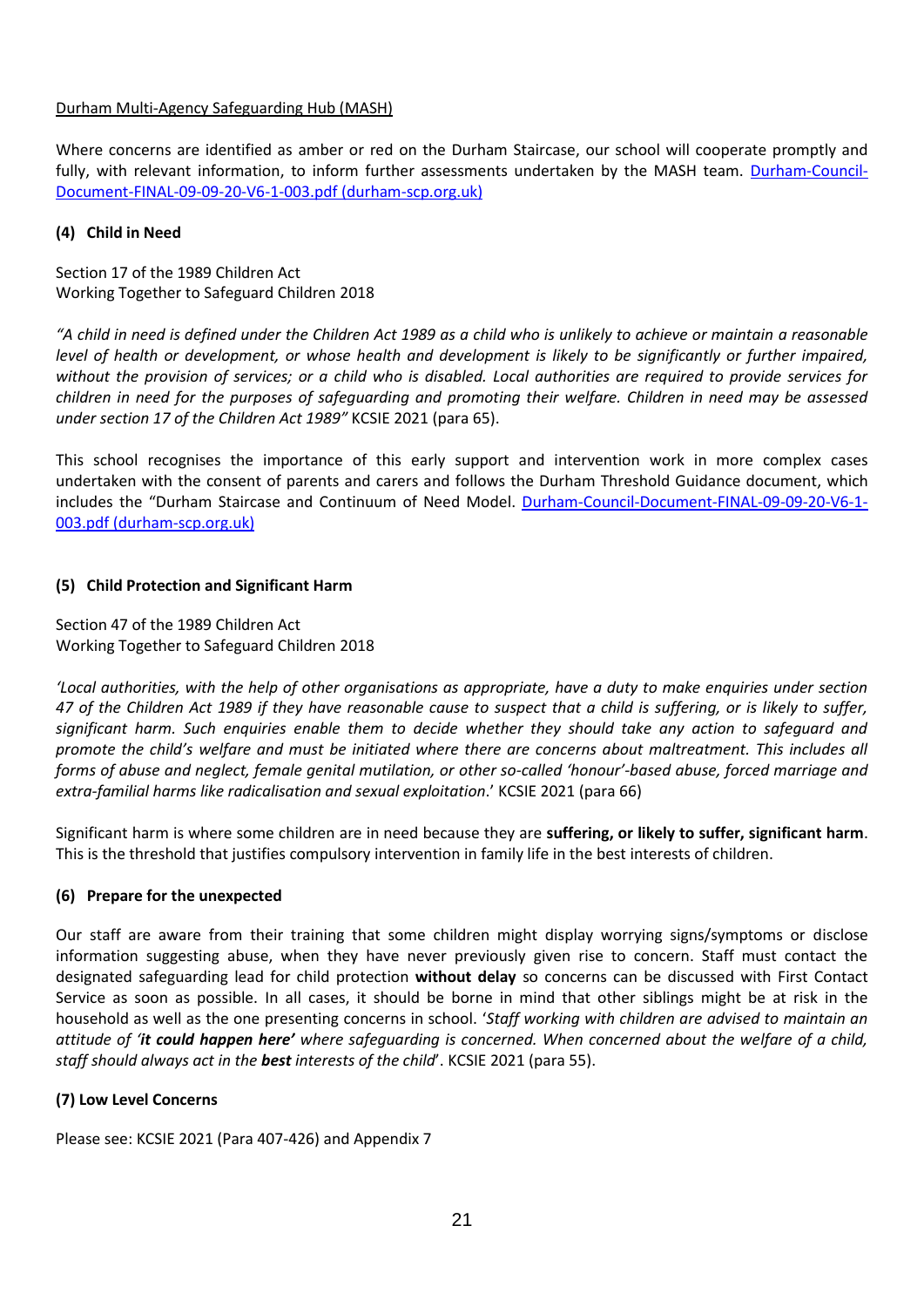As part of our safeguarding culture where ALL concerns regarding adults are shared responsibly in line with our school's safeguarding reporting systems and will be recorded in writing and held securely on our CPOMS system. Records will be reviewed so that potential patterns of concerning, problematic or inappropriate behaviour can be identified and appropriate actions taken.

We have also set out our Low Levels Concerns Policy within our Staff Code of Conduct.

We will ensure that:

- staff are clear about what appropriate behaviour is, and are confident in distinguishing expected and appropriate behaviour from concerning, problematic or inappropriate behaviour, in themselves and others;
- staff know how to share any low-level safeguarding concerns and are empowered to do so;
- unprofessional behaviour is addressed and the individual is supported to correct it at an early stage;
- we will provide a responsive, sensitive and proportionate handling of such concerns when they are raised;
- we will use concerns to help identify any weakness in the school's safeguarding system.

We will instil a culture where staff feel safe to report any concerns using our safeguarding reporting system identified in this policy. We would also encourage the staff member themselves to report any behaviour that could be classed as a low level concern. Where the report has been made by a third party, as much evidence as possible will be gathered by the head teacher/principal from the person reporting the concern, the individual named and any witnesses. All of this will be recorded to determine whether any further action needs to be taken alongside a recorded rationale as to the decisions taken.

In the case of reports about supply staff and contractors, we will report any concerns to their line managers so that any concerning, problematic or inappropriate patterns of behaviour can be identified.

We will retain information regarding low level concerns until the person leaves school's employment as per KCSIE 2021 para 421 recommendation.

Low level concerns will not be recorded on any references given unless they meet the threshold for reporting to the LADO.

# **E. MULTI-AGENCY WORK IN CHILD PROTECTION**

See Appendix 4: Summary of multi-agency meetings

For up to date school responsibilities and LA arrangements and procedures please see the local partnership website <https://www.durham-scp.org.uk/professionals/>

#### **(1) Initial Child Protection Conference: school responsibilities**

See local partnership procedures for more details, [https://www.durham-scp.org.uk/professionals/.](https://www.durham-scp.org.uk/professionals/) Following the final strategy meeting (some complex cases like forced marriage, fabricated and induced illness and organisational abuse may require several strategy meetings) a decision might be made to hold an Initial Child Protection Conference. This work continues within Family First teams within the County.

A conference will be called if there is thought to be an on-going risk or likelihood of significant harm to the child(ren). The date will be within **15 working days** after the last strategy meeting.

#### **Attendance at Conference**

It is understood that appropriate school staff should make every effort to attend (unless the date coincides with school holidays).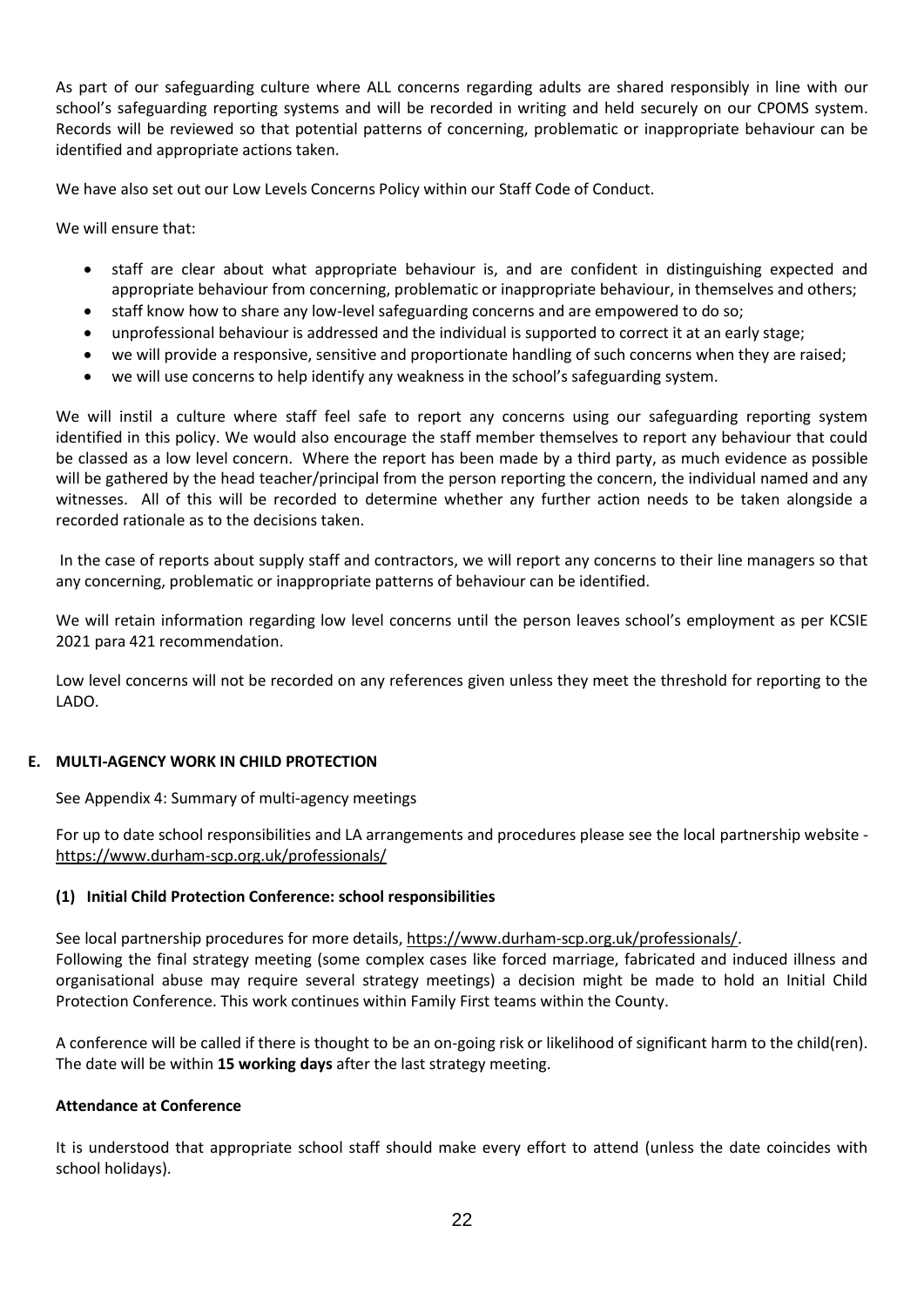## **Preparation of a report**

Schools would be expected to prepare a report and may wish to amplify and develop information provided on the referral form <https://www.durham-scp.org.uk/professionals/> as the basis of their report.

## **Chronology of significant events**

A single-agency chronology should also be produced for this meeting using the template available on the DSCP website: [https://www.durham-scp.org.uk/professionals/.](https://www.durham-scp.org.uk/professionals/) The detailed 'in house' school chronology should be streamlined to include key relevant incidents noted by school.

## **Sharing of the report**

The report should be shared with parents/carers of the child at least **two working days** before the conference. Part of the report may also be shared with the young person, where age-appropriate. This will give the family a chance to question or clarify any issues raised within the report prior to the conference.

The report will be passed to the Conference Clerk via the e-mail system ready for dissemination to other professionals attending the conference.

## **(2) Membership of a Core Group**

(See partnership safeguarding arrangements and procedures - [https://www.durham-scp.org.uk/professionals/\)](https://www.durham-scp.org.uk/professionals/) This school recognises that membership of a core group is a responsibility that necessitates time and commitment to attend regular meetings and complete the work detailed in the Child Protection Plan.

The merged multi-agency chronology will be regularly updated as part of this on-going work.

#### **(3) Review Child Protection Conference**

The school will complete the relevant report for the first review conference, after 10 weeks and for any subsequent reviews at intervals of 5 months. The report will detail work undertaken by the school with parents/carers and the child to complete the tasks assigned in the Child Protection Plan. This report should be shared **7 days** before the conference takes place. This report will detail the progress made towards the tasks outlines on the Child Protection Plan.

#### **F. INFORMATION-SHARING**

Staff at our school are aware of the need to share information appropriately. KCSIE 2021 (Para 105-113)

See Appendix 5 - Information Sharing July 2018 (HM Government)

If there are concerns that sharing of information with individuals could result in significant harm to any individual, legal advice should be sought before the information is shared.

Our school takes care to ensure that information about a child is only given to the appropriate external people or agencies. Staff will take names and ring back via a main switchboard if unsure. All staff within school will be aware of the confidential nature of personal information about a child and the need for maintaining confidentiality. They will seek advice about parental responsibility issues if unsure.

#### **Parents/Carers**

Staff and Head Teacher must **not** automatically contact parents if there is a disclosure by the child or there are other concerns that the child may be at risk of significant harm. Rather schools should discuss concerns with the First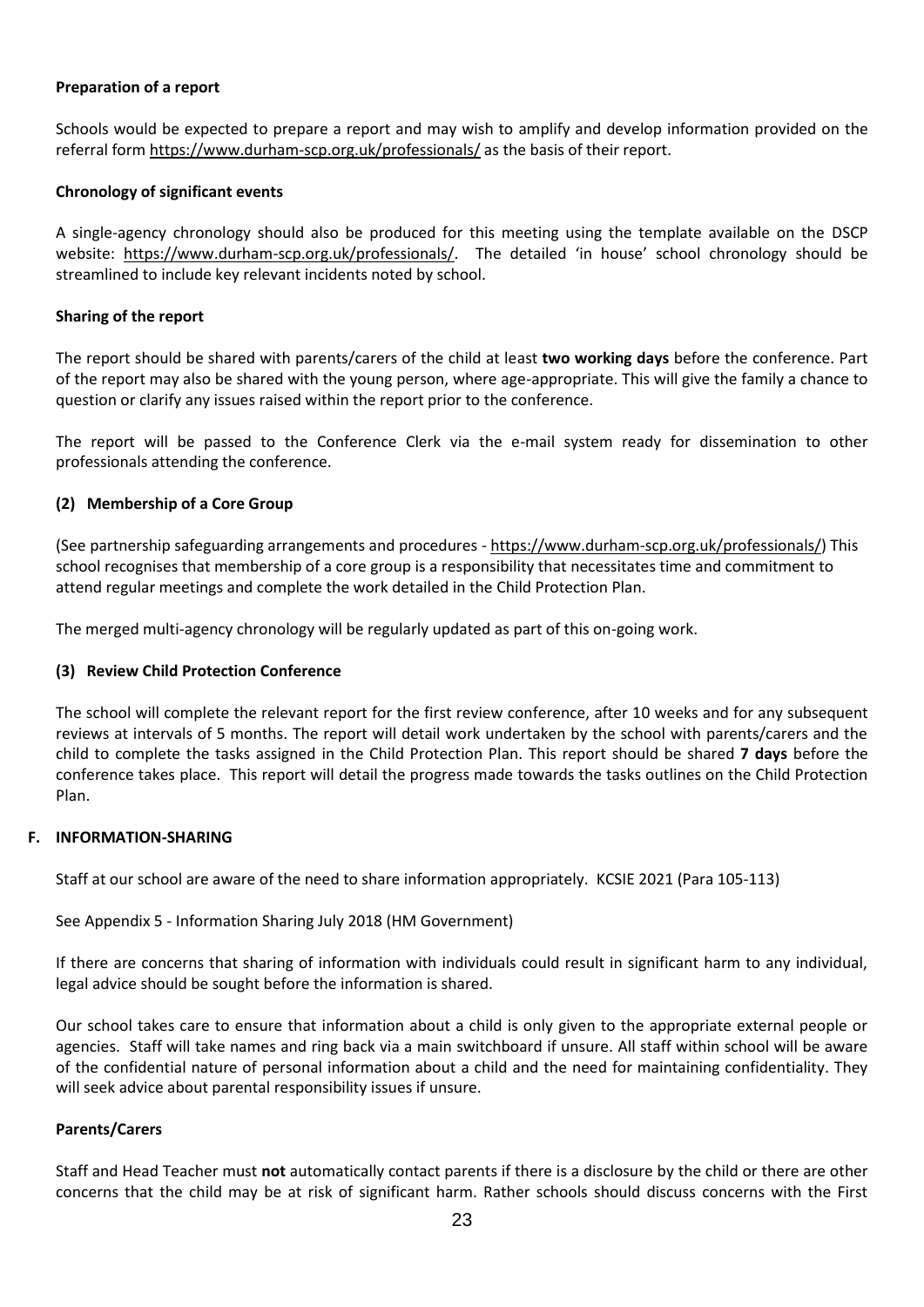Contact Service. Information should not be shared with parents if there was a likelihood that by doing so it might place the child at further risk of harm.

Parents must be aware that once matters have been referred to the First Contact Service the school can only explain the procedure and is not able to give 'progress reports' on the case.

## **School staff**

There is a delicate balance to be struck between alerting members of staff to the concern about the child and the need to protect the child from too many people knowing. Information should only be divulged on a 'need to know' basis. Other members of staff need to know sufficient detail to prepare them to act with sensitivity to a distressed pupil. They do not need to know details.

## **Children transferring to another school**

When a child on the Child Protection List moves to another school the designated lead professional will inform the new school immediately and arrange the handover of confidential information securely and separately from other records.

If a child for whom there are other existing serious concerns transfers to another school, the new receiving school will be informed immediately, and written records will follow. Both schools should maintain evidence of the secure transfer and receipt of information. Schools that both use CPOMS should transfer this information electronically.

Data that is not being transferred to another school should be kept in line with the school's Data Retention Policy, e.g. electively home educated pupils or moving to full time employment.

## **County Guidance and protocols**

See DSCP website for further details, 'Information sharing' - www.**durham**[-scp.org.uk](http://www.durham-scp.org.uk/) and the **National Guidance on information sharing and the GDPR and Data Protection Act 2018.**

National Guidance on Information Sharing Advice for Practitioners [https://assets.publishing.service.gov.uk/government/uploads/system/uploads/attachment\\_data/file/721581/Inform](https://assets.publishing.service.gov.uk/government/uploads/system/uploads/attachment_data/file/721581/Information_sharing_advice_practitioners_safeguarding_services.pdf) ation sharing advice practitioners safeguarding services.pdf

# **Further advice about legal issues is available from Corporate Legal Services**

#### **G. ALLEGATIONS AGAINST TEACHERS AND OTHER STAFF**

See Part 4 of Keeping Children Safe in Education September 2021. There is an extensive section in the DSCP online Child Protection Procedures (under Core Procedures).

Allegations of abuse by adults and peers in schools must be investigated in accordance with the DSCP procedures, and when dealing with any allegation against adults and peers, it is vital to keep the welfare of the child as the central concern. However, as in all child protection issues, a balance needs to be struck between supporting and protecting the child and keeping the effects of possibly false allegations to a minimum. Thus, urgent consideration should be given to the substance of the allegations.

#### **Receiving an allegation**

On receiving an allegation, the Head Teacher will proceed in line with recognised procedures - consulting immediately with LA officers (LADO, Local Authority Designated Officer, see contact details at front of policy) and/or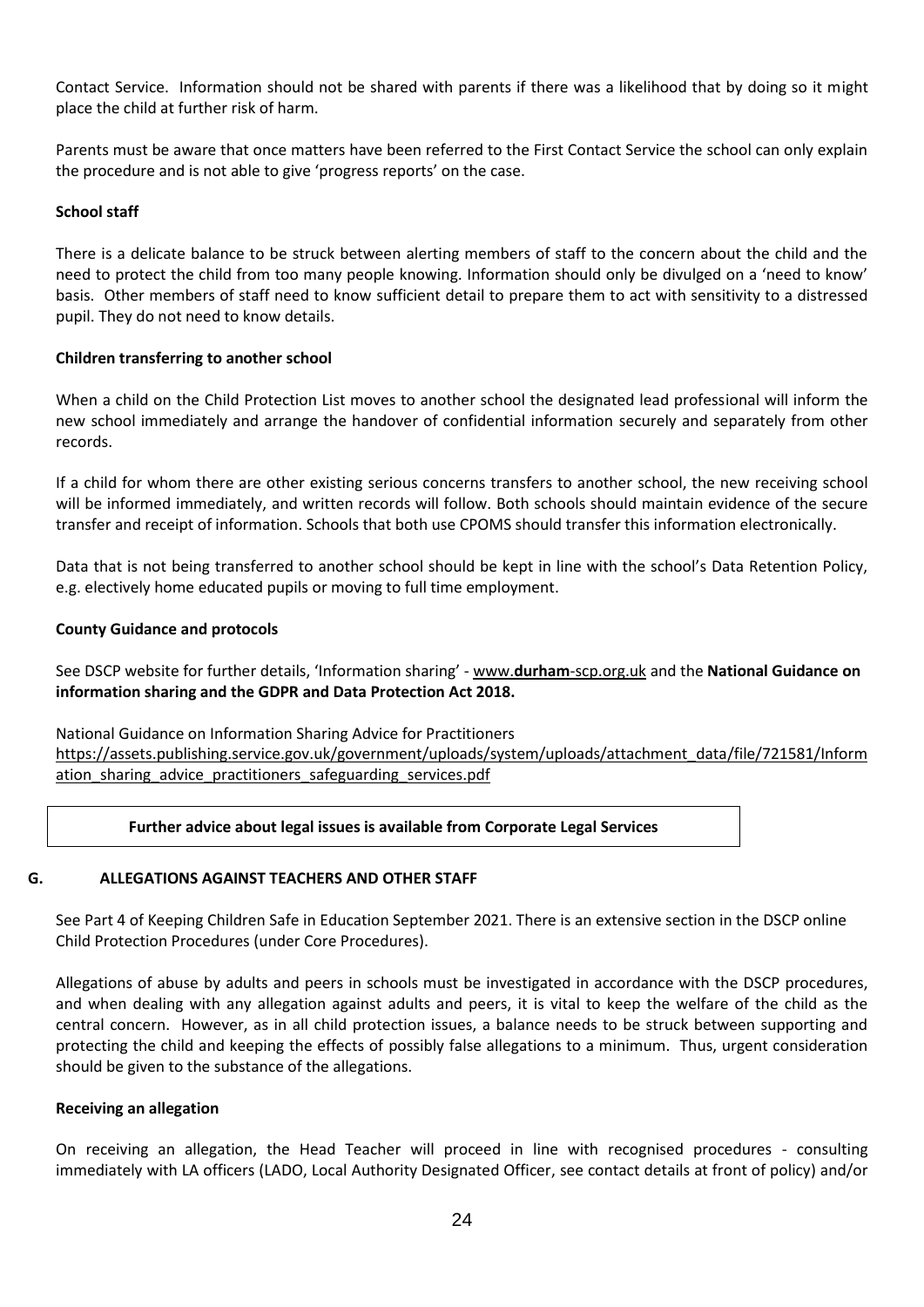informing the First Contact Service. If the LADO is unavailable there should be no delay in discussing with First Contact. **The Head Teacher must not start to investigate.**

If an allegation is made for a person not directly employed by the school recognised procedures should be followed, e.g. a supply teacher, sports coach etc. Under no circumstances should a school cease the use of a supply teacher, sports coach etc. due to safeguarding concerns without liaising with the LADO. (See KCSIE 2021 Para 356-359)

Allegations regarding the Head Teacher should be passed to the Chair of Governors. Should this lead to delay, the person receiving details of the allegation should follow the advice above and report the matter immediately to the LADO and First Contact Service. At this stage the Head Teacher should not be informed of the allegation (the same process as for any member of staff or adult in school). The Chair of Governors should be informed as soon as possible and asked to contact the LADO.

Where it is suspected that a crime has been committed, then the matter should be reported to the police with immediate effect.



## **Carrying out an investigation**

Investigations will be carried out by the appropriate agencies.

In dealing with any allegation the Head Teacher and governors need to balance:

- The seriousness of the allegation.
- The risk of harm to pupils.
- Possible contamination of evidence.
- The welfare of the person concerned.

Suspension of the member of staff/adult in school will be considered:

- (a) if there are any grounds for doubt as to the suitability of the employee to continue to work
- (b) where suspension may assist in the completion of an investigation.

Suspension will be carried out in line with LA/Trust guidelines. Head Teachers should contact Human Resources for guidance.

Suspension should not be an automatic response. Wherever possible, redeployment should be considered as an alternative considering the seriousness of the allegation made. See KCSIE Part 4 para 361-367.

During the investigation, support will be offered to both the pupil making the allegation and the adult/peer concerned. A disciplinary investigation will be carried out only after Police and Intervention and Assessment Teams propose to take no further action. Detailed records will be kept by all parties involved.

#### **Recommendations following an investigation**

Where recommendations are made to school regarding the outcome of a Child Protection investigation, the school will advise Children and Young People's Services regarding their response to the recommendation. For example, if a person is suspended and returns to school, the date of that return should be communicated.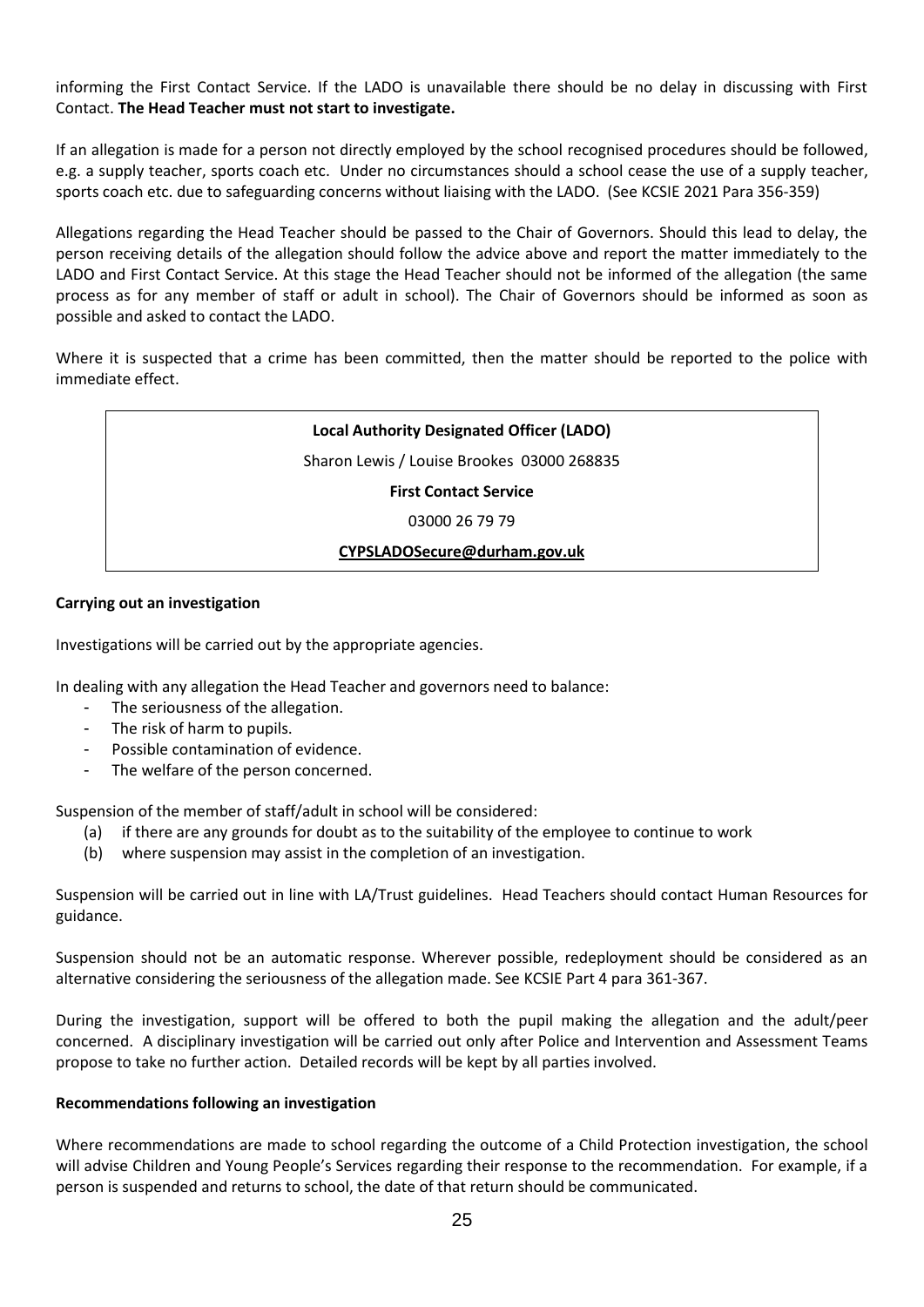The following definitions are now used when determining the outcome of allegation investigations:

- **Substantiated:** there is sufficient evidence to prove the allegation.
- **Malicious**: there is sufficient evidence to disprove the allegation and there has been a deliberate act to deceive or cause harm to the person subject to the allegation.
- **False**: there is sufficient evidence to disprove the allegation.
- **Unsubstantiated**: there is insufficient evidence to either prove or disprove the allegation. The term, therefore, does not imply guilt or innocence.
- **Unfounded**: to reflect cases where there is no evidence or proper basis which supports the allegation being made.

Where it is considered that an individual has engaged in conduct that has harmed (or is likely to harm) a child or if a person otherwise poses a risk to harm a child, the Head Teacher and/or governors will make a referral to the DBS in line with their legal requirement to do so.

## **H. SAFE TOUCH**

#### **Physical contact other than to control or restrain**

Our school has a policy/guidelines on the use of touch, including an Intimate Care policy and this includes such points as:

- assisting in the washing of young children who have wet/soiled themselves
- intimate care risk assessments for certain children with medical needs or disabilities.
- using physical contact to demonstrate exercises or techniques, for example, in PE, sports coaching or other practical subjects.
- administering First Aid
- supporting younger children and children with special needs who may need physical prompts or help
- giving appropriate comfort to a child who is distressed
- recognising that physical contact is a sensitive issue for some cultural groups
- acknowledging that physical contact becomes increasingly open to question as children reach and go through adolescence
- ensuring a consistent approach where staff and pupils are of different genders
- acknowledging that innocent and well-intentioned physical contact can sometimes be misconstrued
- having a prescribed handling policy for children requiring complex or repeated physical handling, with specific training for staff who deal with them.

#### **I. PHYSICAL CONTROL AND RESTRICTIVE PHYSICAL INTERVENTION: USE OF REASONABLE FORCE**

Our school has a policy on the use of restrictive physical interventions covering the appropriate use of reasonable force.

#### Our school policy relates to the following: **DfE Guidance: Use of Reasonable Force in Schools (2013)**

Our school Policy on the Use of Restrictive Physical Interventions gives guidance on:

when staff may use physical control and restraint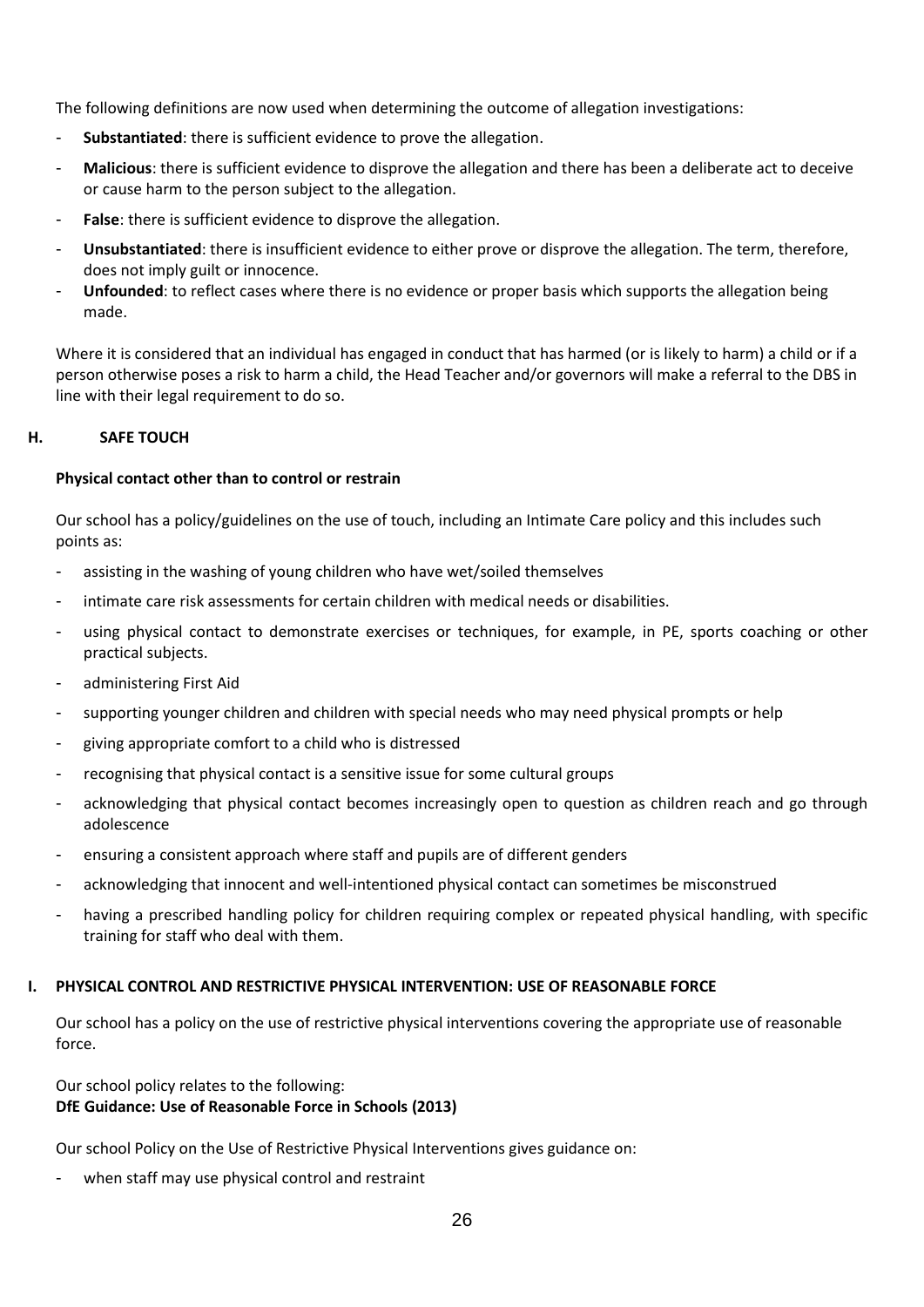- who is allowed to use physical control and restraint
- what forms physical control and restraint may take in particular circumstances
- what forms of physical control and restraint are not acceptable
- recording of incidents where physical handling has been used
- The Policy also makes it clear that corporal punishment is NOT allowed.

### **J. THE PREVENT DUTY**

The Counter Terrorism and Security Act 2015 places a due on certain bodies, including schools, to have 'due regard to the need to prevent people from being drawn into terrorism'. The DfE has produced non-statutory advice for schools, 'The Prevent duty' June 2015.

This work is part of schools' broader safeguarding responsibilities and protecting children from other harms (drugs, gangs, neglect, and sexual exploitation). During the process of radicalisation, it is possible to intervene to prevent vulnerable people being radicalised. The PREVENT duty (July 2015) summarises four areas in which schools might be involved: risk assessment, working in partnership, staff training and IT policies.

In our school:

- Staff can identify children who may be vulnerable to radicalisation. Information or concerns are shared with the Designated Safeguarding Lead in the same way as other information that might be a safeguarding concern, who will then follow procedures in line with DSCP guidance.
- Policies and procedures are in line with those of DCC, Durham Constabulary and the DSCP.
- Throughout the life of the school as well as in specific lessons to build pupils' resilience to radicalisation by promoting fundamental British values and enabling them to challenge extremist views.
- Robust online policies are mindful of guidance within Keeping Children Safe in Education, September 2020, Annex C 'Online safety', and DfE guidance 'Teaching Online Safety in School' June 2019.

Prevent Duty Guidance in England and Wales (2015), paragraph 64, notes 'Schools should be safe spaces in which children and young people can understand and discuss sensitive topics, including terrorism and the extremist ideas that are part of terrorist ideology, and learn how to challenge these ideas. The Prevent duty is not intended to limit discussion of these issues. Schools should, however, be mindful of their existing duties to forbid political indoctrination and secure a balanced presentation of political issues'

Through discussion with the specialist colleagues at Durham Constabulary it may be appropriate to make a referral to the Channel programme. This programme focuses on support at an early stage, tailor-made to the individual young person. Engagement with the programme is entirely voluntary. A school representative may be asked to be a member if a student from the school is to be discussed at the Channel panel.

Further information is included in Section A of KCSIE Pages 90-91

The Prevent Team HQ Specia[l specialbranch@durhampolice.uk](mailto:specialbranch@durhampolice.uk)

DCC Community Safety 03000 265436/435 [Community.safety@durham.gov.uk](mailto:Community.safety@durham.gov.uk)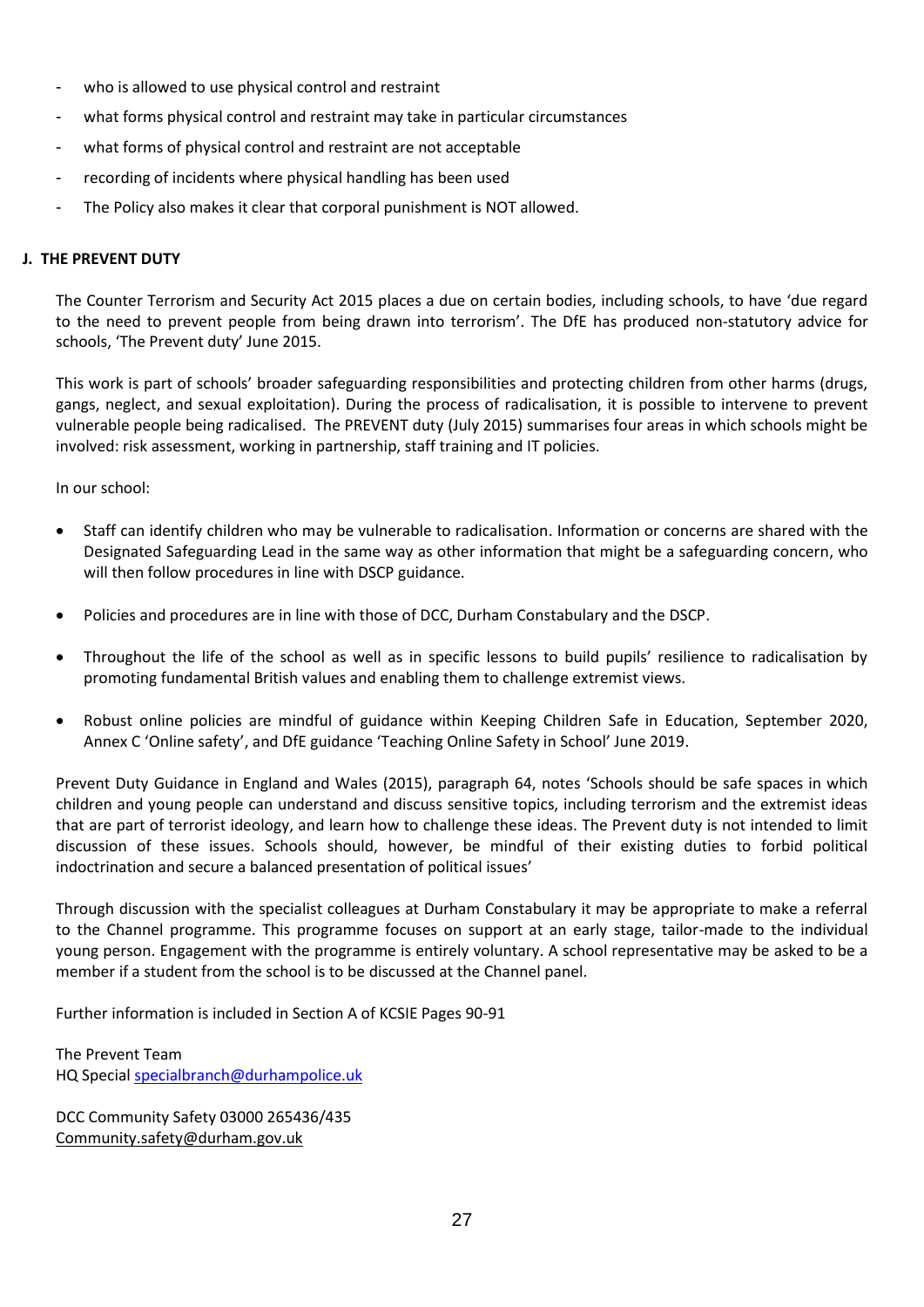The DSCP website [\(https://www.durham-scp.org.uk/professionals/multi-agency-safeguarding](https://www.durham-scp.org.uk/professionals/multi-agency-safeguarding-arrangements/prevent-counter-terrorism/)[arrangements/prevent-counter-terrorism/\)](https://www.durham-scp.org.uk/professionals/multi-agency-safeguarding-arrangements/prevent-counter-terrorism/) 'Professionals; Prevent-Counter Terrorism', has examples of policies produced by the Safe Durham Partnership as well as further information including e-learning opportunities.

#### **K. CHILD SEXUAL EXPLOITATION (CSE)**

Schools must be aware of young people who could be at risk of sexual exploitation. Keeping Children Safe in Education, September 2020 (pg. 79-80), provides a definition (that may be updated).

Refer also to Appendix 6 – Sharing Nudes and Semi-Nudes: Advice for Education Settings, and Appendix 8 - Sexual Harassment and Sexual Violence.

The definition of CSE makes it clear that this is where there is an imbalance of power in a relationship when the young person receives something as a result of engaging in sexual activities. There are varying degrees of coercion, intimidation or enticement that might also link to bullying, peer pressure and e-safety issues. National Serious Case Reviews highlight that sometimes these young people are perceived as 'bad' not 'sad'. Where there is a deterioration in behaviour, work, and changes to friendship patterns along with missing from home or absenting school the underlying factors need to be examined. If there is a concern that a young person may be at risk of sexual exploitation the designated lead should discuss with First Contact Service where there are specialist colleagues trained to assist in these cases.

Durham DSCP has a section of their website devoted to resources, guidance, and a risk assessment matrix that assists schools: [https://www.durham-scp.org.uk/professionals/missing-and-exploited-children/child-sexual](https://www.durham-scp.org.uk/professionals/missing-and-exploited-children/child-sexual-exploitation/)[exploitation/.](https://www.durham-scp.org.uk/professionals/missing-and-exploited-children/child-sexual-exploitation/) The multi-agency ERASE team website is available as a source of help and information for children, parents and the wider community, [http://www.eraseabuse.org/Pages/Home.aspx.](http://www.eraseabuse.org/Pages/Home.aspx)

# **L. FEMALE GENITAL MUTILATION**

**If there are concerns that an act of FGM has been undertaken on a girl under the age of 18, this MUST be reported to the police immediately.**

FGM comprises all procedures involving partial or total removal of the external female genitalia or other injury to the female genital organs. This is illegal in the UK (The FGM Act 2003), abusive and has varied long-lasting consequences for the young girl.

There is an FGM Helpline also on 0800 028 3550. There is also a useful website[: fgmhelp@nspcc.org.uk](mailto:fgmhelp@nspcc.org.uk)

Guidance leaflets have been produced by the Home Office & the National FGM Centre:

<http://nationalfgmcentre.org.uk/wp-content/uploads/2019/06/FGM-Schools-Guidance-National-FGM-Centre.pdf>

[https://www.gov.uk/government/publications/female-genital-mutilation-leaflet](http://briefing.safeguardinginschools.co.uk/lt.php?s=c08dd3322ee433f9daa71867532506b1&i=73A99A5A617)

The Home Office has also produced some free, informative, on-line training that designated leads might wish to access:

Virtual college e-learning: Recognising and Preventing FGM.

#### **M. ONLINE SAFETY**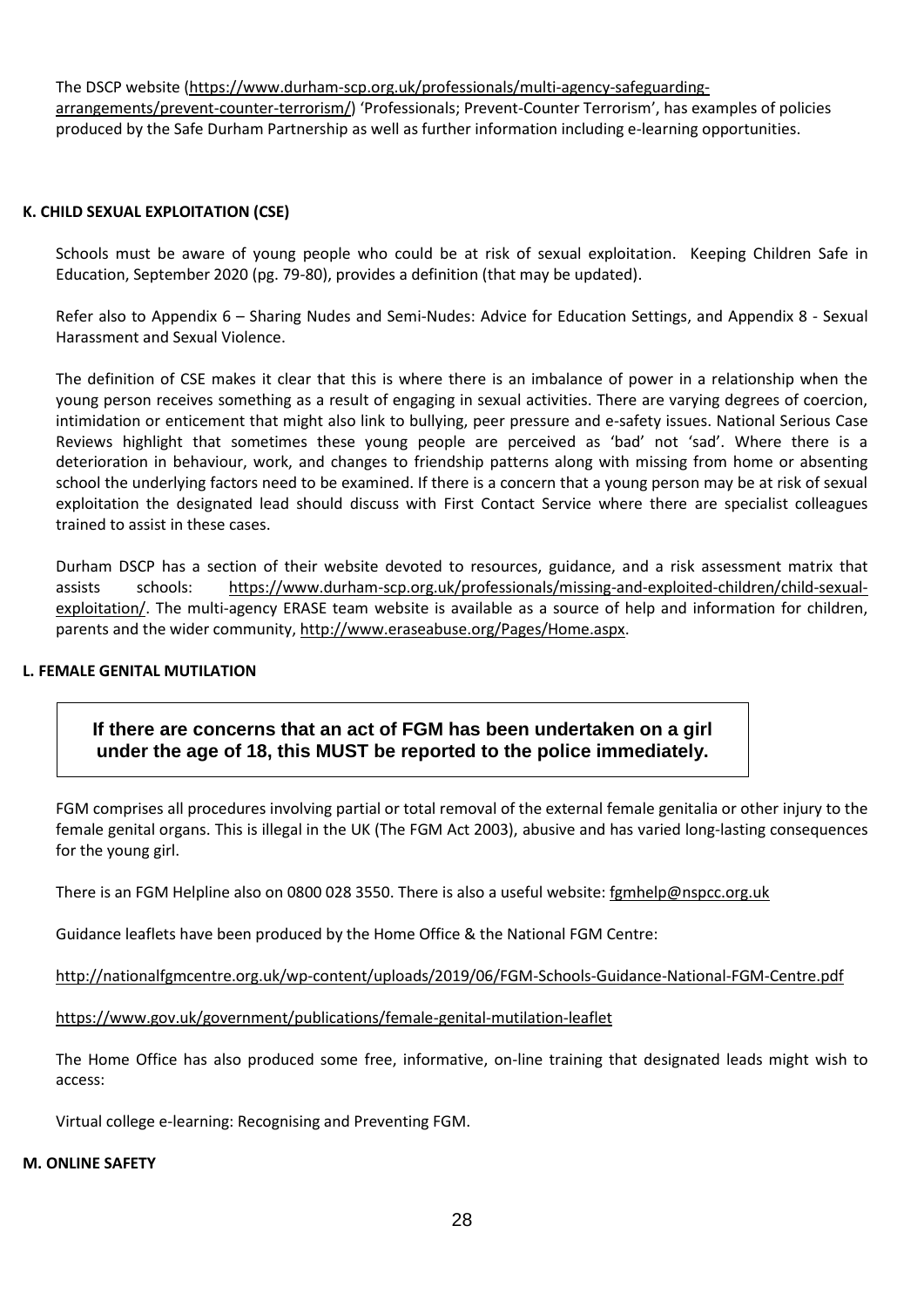This policy links to the wealth of other policies in school, and those that schools may download and customise from the following sources:

- 2019 DFE 'Teaching Online Safety in Schools'
- February 2021 Durham LA Online Safety Policy Template for Educational Settings
- School's Behaviour Policy
- School's Anti-bullying Policy

One item is referenced in the Appendices Sharing Nudes Appendix 6 - Summary of key information from [https://www.gov.uk/government/publications/sharing-nudes-and-semi-nudes-advice-for-education-settings](https://www.gov.uk/government/publications/sharing-nudes-and-semi-nudes-advice-for-education-settings-working-with-children-and-young-people)[working-with-children-and-young-people](https://www.gov.uk/government/publications/sharing-nudes-and-semi-nudes-advice-for-education-settings-working-with-children-and-young-people) .

There is a Professionals Online Safety Helpline 0844 381 4772

Schools are reminded that a criminal offence has been committed if a person aged 18 or over intentionally communicates with a child under 16, who the adult does not reasonably believe to be 16 or over, if the communication is sexual or if it is intended to encourage the child to make a communication which is sexual. The offence will be committed whether or not the child communicates with the adult. This is the offence of sexual communication with a child under section 67 of the Serious Crime Act 2015.

On the DSCP website in the multi-agency online Procedures Manual, part 2, Safeguarding Practice Guidance there is further information under 'E-safety: Children Exposed to Abuse through the Digital Media'

#### **N. Peer on Peer Abuse (including Child on Child Sexual Violence and Sexual Harassment)**

Peer on peer abuse is taken very seriously KCSIE 2021 (Part 1 Para 49 and Section 5: "Child on child sexual violence and sexual harassment") and our staff are aware that children are capable of abusing their peers, and that this can happen both in and out of school, online and offline.

Refer also to Appendix 6 – Sharing Nudes and Semi-Nudes: Advice for Education Settings, and Appendix 8 - Sexual Harassment and Sexual Violence.

Education settings are an important part of the inter-agency framework not only in terms of evaluating and referring concerns to Children's Services and the Police, but also in the assessment and management of risk that the child or young person may pose to themselves and others in the education setting.

All staff are supported to understand, that, even if there are no reports in our school, it does not mean it is not happening, it may be the case that it is just not being reported. As such, it is important if staff have any concerns regarding peer-on-peer abuse or sexual harassment, they should speak to the designated safeguarding lead (or deputy).

If one child or young person causes harm to another, this should not necessarily be dealt with as abuse. When considering whether behaviour is abusive, it is important to consider:

- Whether there is a large difference in power (for example age, size, ability, development) between the young people concerned; or
- Whether the alleged perpetrator has repeatedly tried to harm one or more other children; or
- Whether there are concerns about the intention of the alleged perpetrator.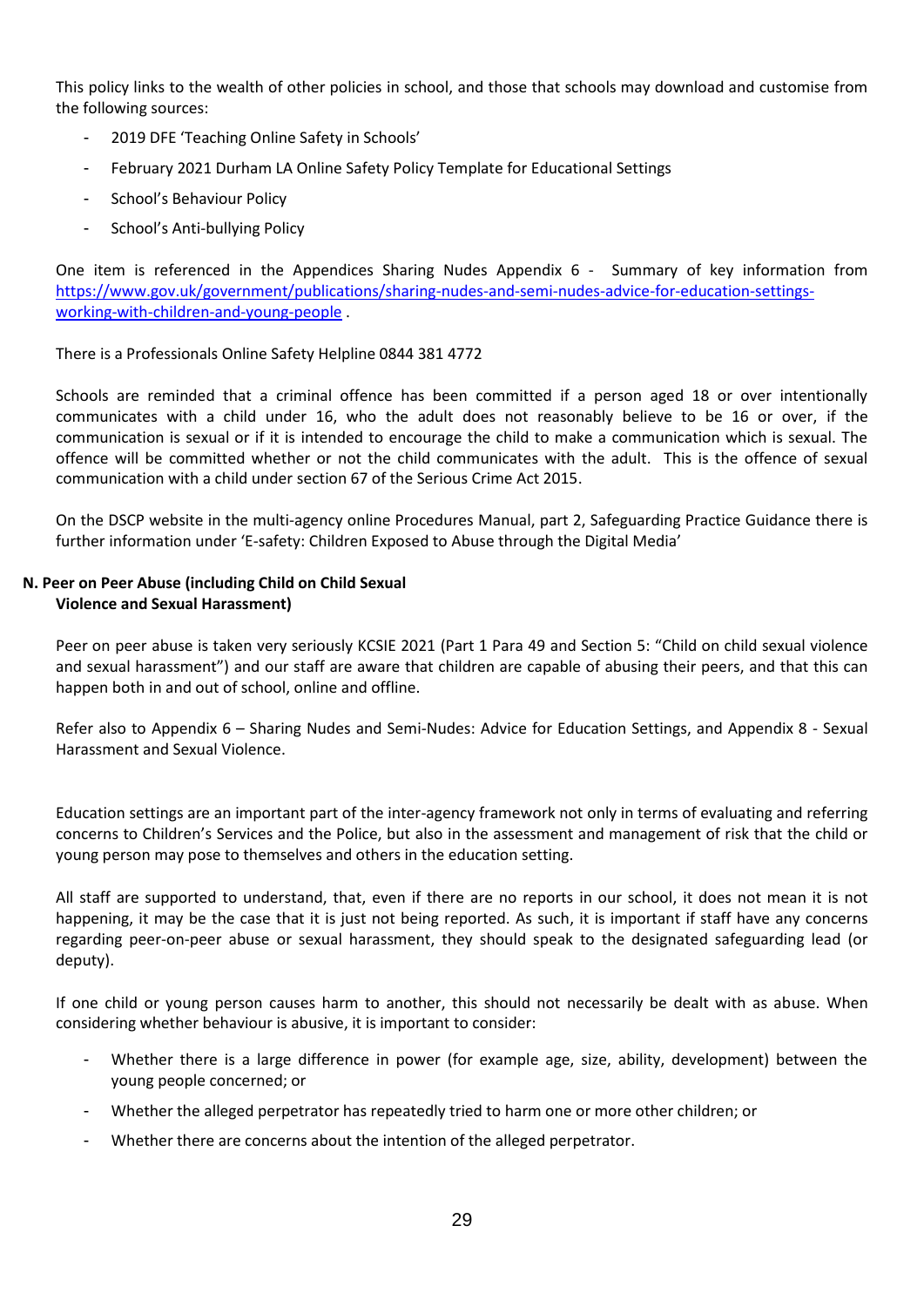In this school, all staff understand the importance of challenging inappropriate behaviours between peers, many of which are listed below, that are actually abusive in nature. Downplaying certain behaviours, for example dismissing sexual harassment as "just banter", "just having a laugh", "part of growing up" or "boys being boys" can lead to a culture of unacceptable behaviours, an unsafe environment for children and in worst case scenarios a culture that normalises abuse, leading to children accepting it as normal and not coming forward to report it.

Peer on peer abuse may take different forms:

- bullying (including cyberbullying, prejudice-based and discriminatory bullying).
- abuse in intimate personal relationships between peers.
- physical abuse such as hitting, kicking, shaking, biting, hair pulling, or otherwise causing physical harm (this may include an online element which facilitates, threatens and/or encourages physical abuse).
- sexual violence, such as rape, assault by penetration and sexual assault; (this may include an online element which facilitates, threatens and/or encourages sexual violence).
- sexual harassment, such as sexual comments, remarks, jokes and online sexual harassment, which may be standalone or part of a broader pattern of abuse.
- causing someone to engage in sexual activity without consent, such as forcing someone to strip, touch themselves sexually, or to engage in sexual activity with a third party.
- consensual and non-consensual sharing of nudes and semi nude images and or videos (also known as sexting or youth produced sexual imagery).
- upskirting, which typically involves taking a picture under a person's clothing without their permission, with the intention of viewing their genitals or buttocks to obtain sexual gratification, or cause the victim humiliation, distress or alarm.
- initiation/hazing type violence and rituals (this could include activities involving harassment, abuse or humiliation used as a way of initiating a person into a group and may also include an online element).

To support this agenda, the following steps are taken in school to minimise these risks. The school:

- will provide a developmentally appropriate Relationships, Sex and Health Education curriculum which develops students understanding of acceptable behaviour and keeping themselves safe and is in line with DfE guidance from September 2020.
- will ensure that all reports of alleged abuse or sexual harassment will be acted upon in line with Section 5 of Keeping Children Safe in Education 2021 Part 5.
- will reassure all victims that they are being taken seriously and that they will be supported and kept safe. A victim should never be given the impression that they are creating a problem by reporting sexual violence or sexual harassment. Nor should a victim ever be made to feel ashamed for making a report.
- where a report of rape, assault by penetration or sexual assault is made, the starting point is that this will be passed on to the police.
- will have robust risk assessments in place where appropriate and in line with Section 5 of Keeping Children Safe in Education Part 5.
- have relevant policies in place (e.g., behaviour policy, anti-bullying policy).

Victims, alleged perpetrators and any other child affected by peer-on-peer abuse and/or sexual harassment will be supported by a nominated, appropriate member of staff.

## **O. CHILD CRIMINAL EXPLOITATION (CCE) INCLUDING COUNTY LINES**

(KCSIE Sept 2021 Paras 33-35 & Annex B)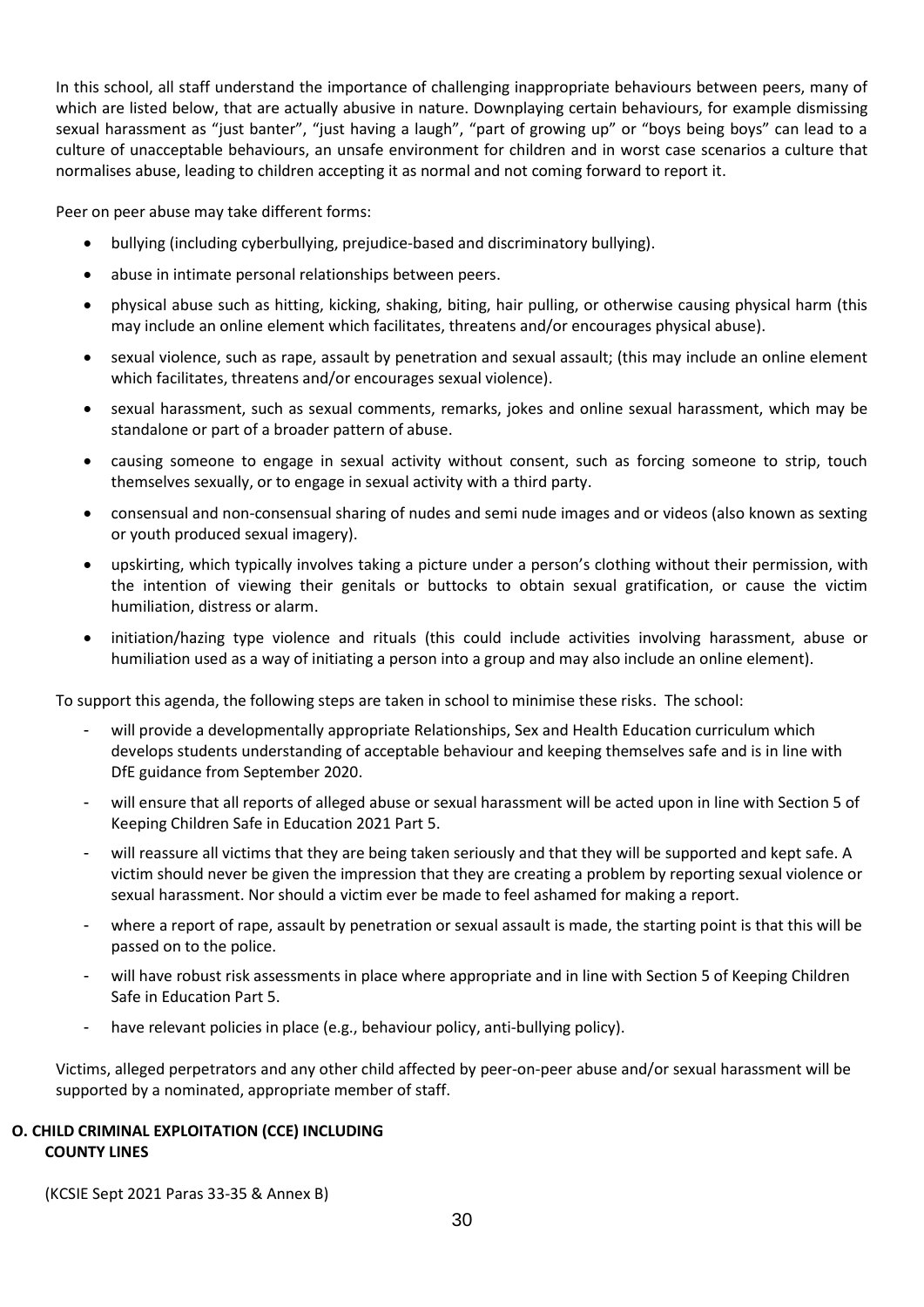We will ensure that all staff are aware of the indicators that may signal that children are at risk from or involved with CCE.

CCE is where an individual or group takes advantage of an imbalance of power to coerce, control, manipulate or deceive a child into any criminal activity

- in exchange for something the victim needs or wants
- for the financial or other advantage of the perpetrator or facilitator
- through violence or the threat of violence. The victim may have been criminally exploited even if the activity appears consensual. CCE does not always involve physical contact; it can also occur through the use of technology. It can be linked to serious violence.

Some of the following can be indicators of CCE:

- children who appear with unexplained gifts or new possessions
- children who associate with other young people involved in exploitation
- children who suffer from changes in emotional well-being
- children who misuse drugs and alcohol
- children who go missing for periods of time or regularly come home late
- children who regularly miss school or education or do not take part in education

Please see the home office 'Preventing Youth Violence and Gang Involvement' and 'Criminal Exploitation of Children and Vulnerable Adults: County Lines').

[https://assets.publishing.service.gov.uk/government/uploads/system/uploads/attachment\\_data/file/418131/Preve](https://assets.publishing.service.gov.uk/government/uploads/system/uploads/attachment_data/file/418131/Preventing_youth_violence_and_gang_involvement_v3_March2015.pdf) nting youth violence and gang involvement v3 March2015.pdf

Also relevant is the 'Criminal Exploitation of Children and Young Adults: County Lines Guidance': <https://www.gov.uk/government/publications/criminal-exploitation-of-children-and-vulnerable-adults-county-lines>

# **P. SERIOUS VIOLENCE**

Keeping Children Safe in Education, September 2021 (para 51 & 52)

We will ensure that all staff are aware of the indicators that may signal that children are at risk from, or involved with, serious violent crime.

Indicators may include:

- Unexplained gifts/new possessions these can indicate children have been approached by/involved with individuals associated with criminal networks/gangs
- Increased absence from school
- Change in friendship/relationships with others/groups
- Significant decline in performance
- Signs of self-harm/significant change in wellbeing
- Signs of assault/unexplained injuries

Staff will also be made aware of the associated risks and understand the measures in place to manage them.

Please see the home office 'Preventing Youth Violence and Gang Involvement' and 'Criminal Exploitation of Children and Vulnerable Adults: County Lines').